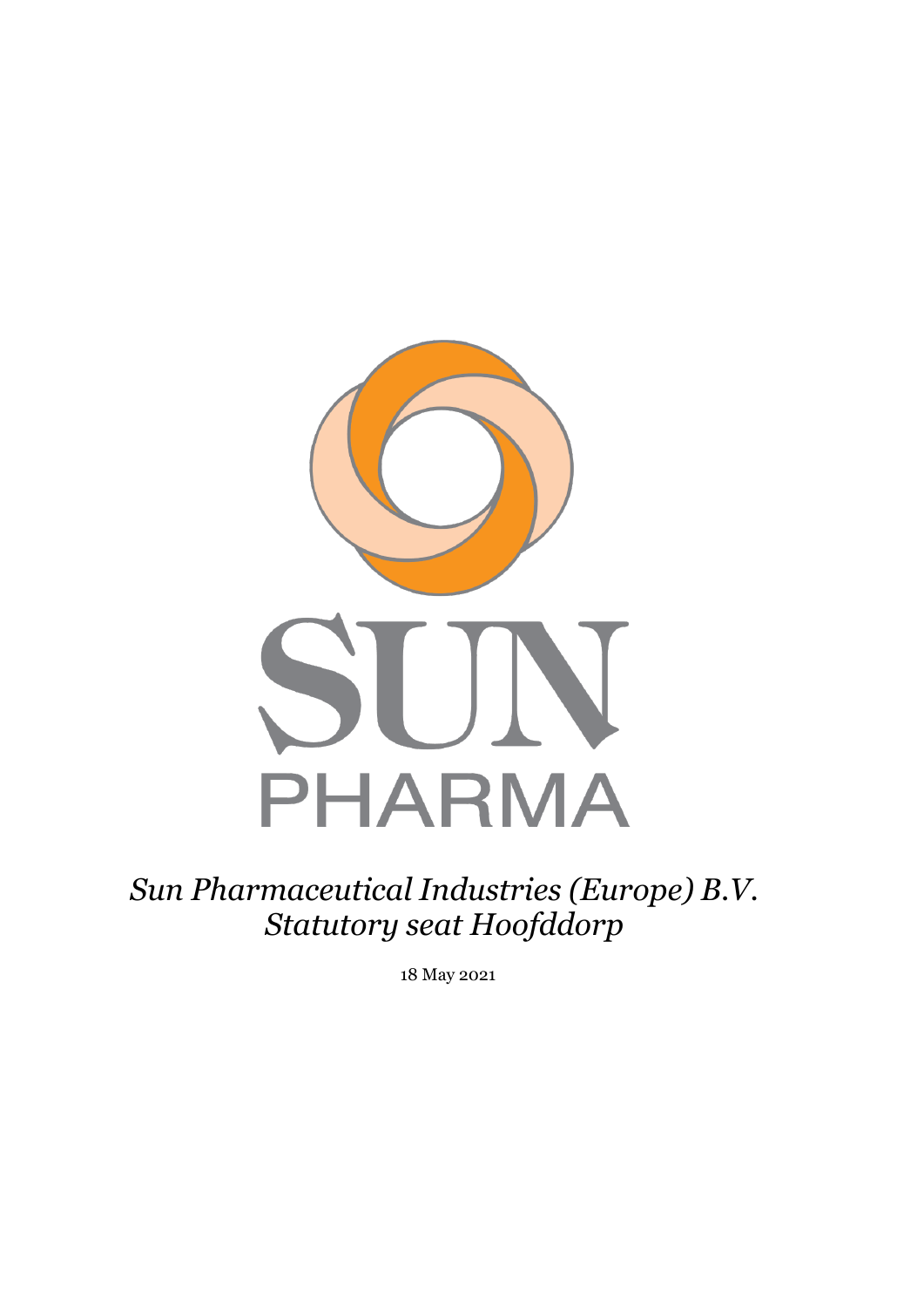## *Contents*

| Contents                                                                          | $\mathbf{1}$   |
|-----------------------------------------------------------------------------------|----------------|
| Directors' report                                                                 | $\overline{4}$ |
| <b>Financial statements</b>                                                       | 6              |
| Balance sheet as at 31 March 2021                                                 | 7              |
| Profit and loss account for 01 April 2020-31 March 2021                           | 9              |
| Cash flow statement for the year ended 31 March 2021                              | 10             |
| Notes to the balance sheet and income statement                                   | 12             |
| Activities                                                                        | 12             |
| Going concern                                                                     | 12             |
| Registered office, legal form and registration number at the chamber of commeror  | 12             |
| Group structure                                                                   | 12             |
| Changes in accounting policies                                                    | 12             |
| Changes in accounting estimates                                                   | 12             |
| Estimate                                                                          | 12             |
| Related parties                                                                   | 13             |
| Accounting policies for the cash flow statement                                   | 13             |
| General accounting policies                                                       | 14             |
| General                                                                           | 14             |
| Comparison with previous year                                                     | 14             |
| Foreign currency                                                                  | 14             |
| Accounting policies applied to the valuation of assets and liabilities            | 15             |
| Intangible fixed assets                                                           | 15             |
| Concessions, licenses and intellectual property                                   | 15             |
| Tangible fixed assets                                                             | 15             |
| Deferred tax assets                                                               | 15             |
| Impairment of fixed asset                                                         | 15             |
| Inventories                                                                       | 16             |
| Inventories for own use and sales                                                 | 16             |
| Accounts receivable                                                               | 16             |
| Cash at banks and in hand                                                         | 16             |
| Equity                                                                            | 16             |
| Provisions                                                                        | 16             |
| <b>Current liabilities</b>                                                        | 16             |
| Principles for the determination of the result                                    | 17             |
| General                                                                           | 17             |
| Revenue recognition                                                               | 17             |
| Cost of sales                                                                     | 17             |
| Employee cost (employee benefits)                                                 | 17             |
| Amortisation of intangible fixed assets and depreciation of tangible fixed assets | 18             |
| <b>Exceptional</b> items                                                          | 18             |
| Government grants                                                                 | 18             |
| Interest income and interest expenses                                             | 18             |
| Currency translation differences                                                  | 18             |
| Amounts released from revaluation reserves                                        | 18             |
| Income tax                                                                        | 18             |
| Financial instruments and risk management                                         | 18             |

Sun Pharmacuetical Industries (Europe) B.V., Hoofddorp 2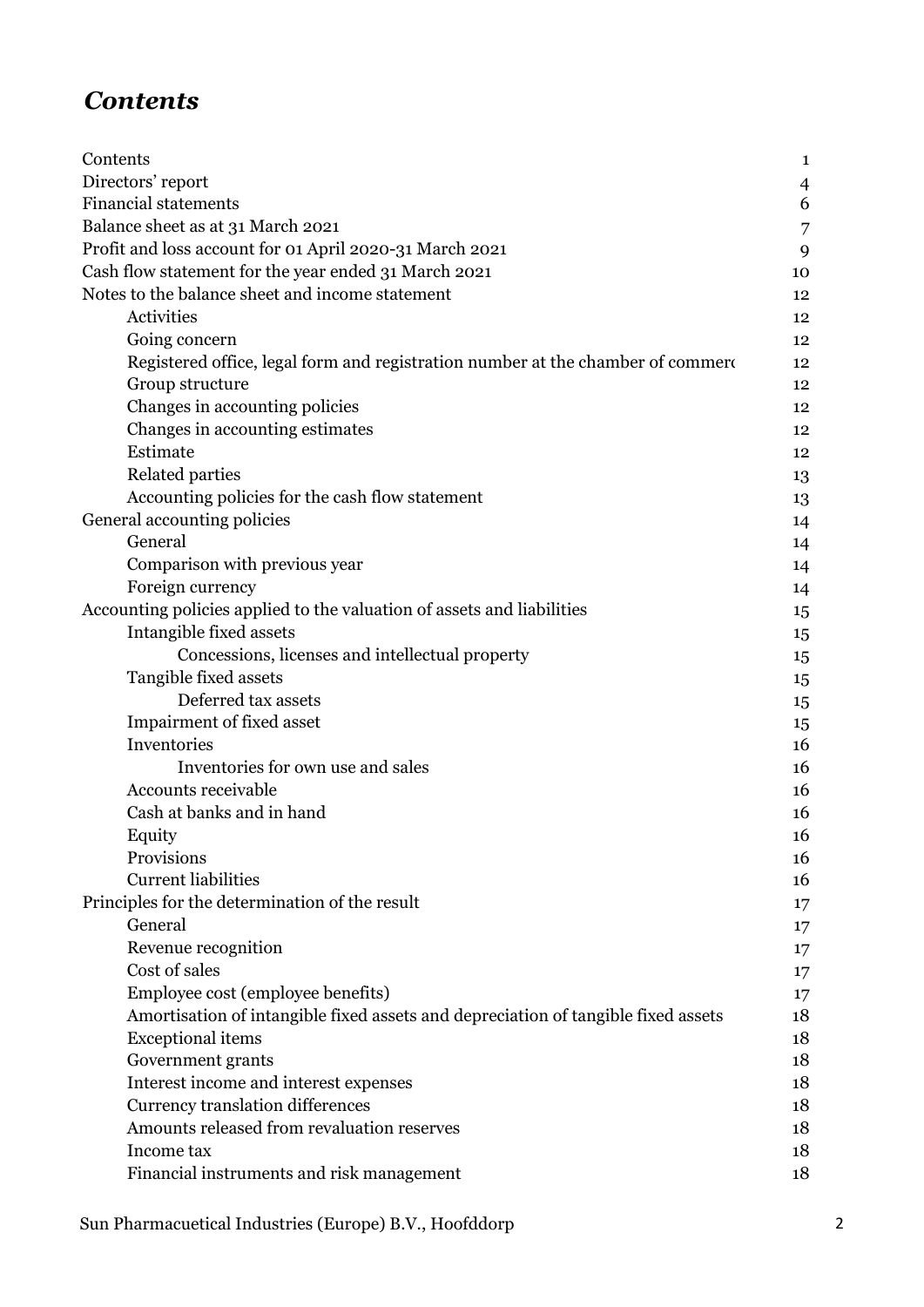| 1.  | Intangible fixed assets                                                         | 19 |
|-----|---------------------------------------------------------------------------------|----|
| 2.  | Tangible fixed assets                                                           | 21 |
| 3.  | Inventories                                                                     | 21 |
| 4.  | <b>Accounts Receivables</b>                                                     | 22 |
|     | <b>Trade Receivables</b><br>4.1.                                                | 22 |
|     | Receivables from Group companies<br>4.2.                                        | 22 |
|     | Other receivables<br>4.3.                                                       | 22 |
|     | Tax and Social Security charges<br>4.4.                                         | 23 |
| 5.  | Cash at banks and in hand                                                       | 23 |
| 6.  | Equity                                                                          | 23 |
| 7.  | <b>Other Reserves</b>                                                           | 24 |
| 8.  | Provisions                                                                      | 24 |
| 9.  | Long term debts                                                                 | 24 |
| 10. | <b>Current liabilities</b>                                                      | 25 |
| 11. | Net turnover                                                                    | 26 |
| 12. | Wages and salaries                                                              | 26 |
| 13. | Amortisation and depreciation and impairment on intangible and tangible fixed a | 27 |
| 14. | <b>Other Operating Expenses</b>                                                 | 27 |
| 15. | Interest income and expense                                                     | 27 |
| 16. | Tax on result                                                                   | 28 |
| 17. | Related parties                                                                 | 29 |
| 18. | Subsequent events                                                               | 31 |
| 19. | Other information                                                               | 31 |
|     | Articles of association governing profit appropriation<br>18.1.                 | 31 |
|     | 18.2. Independent Auditor's report                                              | 31 |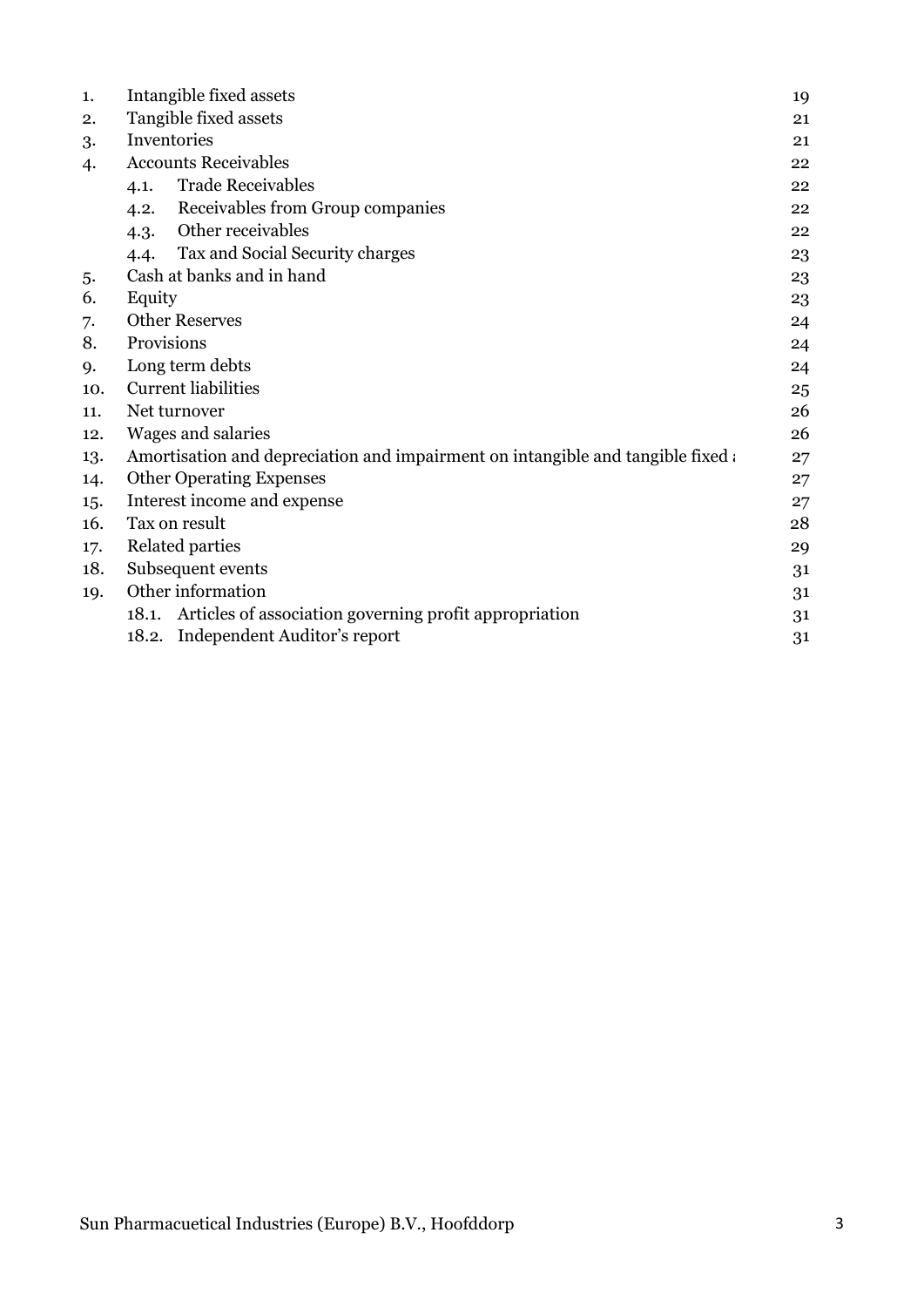## *Directors' report*

Hoofddorp, 18 May 2021

#### *Financial*

The Directors present the Annual Report on the affairs of the Company, together with the financial statements and auditors' report for the period ended 31 March 2021.

#### *Principal activities and structure of shares*

The activities of the company Sun Pharmaceutical Industries (Europe) B.V. (the company) consists of wholesaling, importing, exporting, marketing, distribution and sales of medicines. Sun Pharmaceutical Industries (Europe) B.V is wholly owned by Alkaloida Chemical Company Zrt.

#### *Review of business*

Fiscal year 2020-2021 was successful for Sun Pharmaceutical Industries (Europe) B.V. Despite the economy recovering slowly from a recession, we concluded the year with growth of the business. This confirms the adequacy of our business strategy and we will continue with high investments in all fields.

Sun Pharmaceutical Industries (Europe) B.V. won a few new tenders in all the geographies it operates during the year 2020-21. In addition, we also acquired a few new B2B customers which is important for successful development of our business. We have increased sales and market share in the markets where we sell directly.

Sun Pharmaceutical Industries (Europe) B.V. has achieved total revenues of € 21,486,865 in FY2020-2021.

Sun Pharmaceutical Industries (Europe) B.V. reported € 1,040,235 profit after taxes in FY2020-2021, which represents a increase compared to the previous year, when the result after taxes was a profit of  $\mathfrak{C}_3$ 53,928.

#### *Business Outlook of the Company*

The Company continue to focus on participating in more tenders in Dutch Medicine Markets with the goal of winning those tenders. While the focus is to achieve maximum market share for the existing portfolio, the company will focus on finding in-licensing opportunities for new molecules as a part of its inorganic growth objective in coming years. The company has as goal to benefit from high investments made by the group in building branded portfolio in the region and gearing up to be a reliable partner to be able to sell and distribute this new range of medicines.

#### *Employee Involvement*

During the year under review Employee encouragement and development was a main focus area for the company. The company launched the SunCare program which includes four themes - Connecting, Appreciating, Recognising and Energizing. Various initiatives were taken to achieve these themes which included Birthday Celebration, Long Service Awards, Teambuilding events, Sun Mentor Program and Kudos Recognition program. All this is emphasized by the fact that we had very low attrition rate during the year 2020-2021.

#### *Investments*

As we are expected to grow our business in the coming years, investments will be made into employees and assets.

#### *Dividends*

No interim dividend was paid and the Directors recommend no dividend for the period ended 31 March 2021.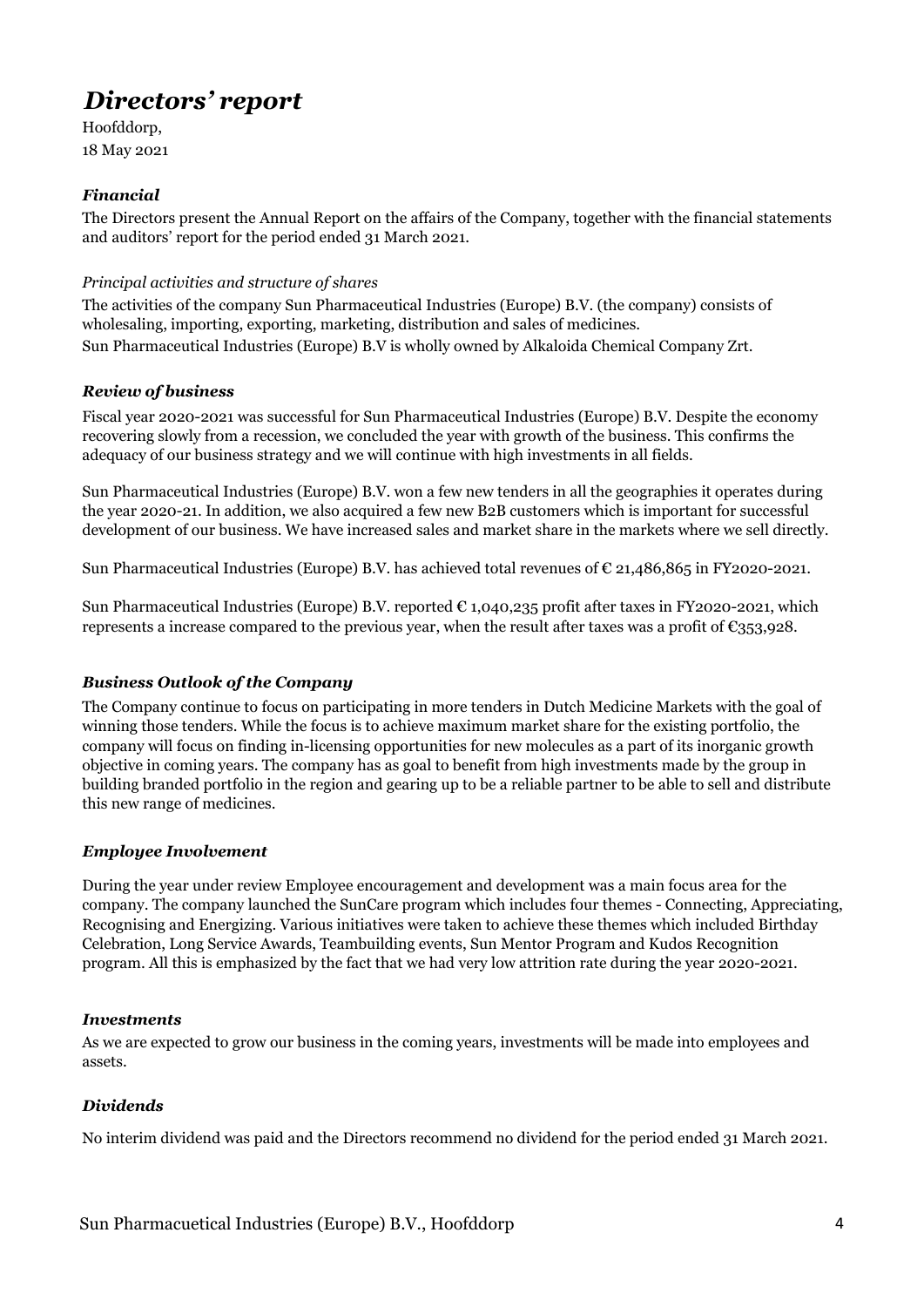#### *Potential risks of the company*

#### *Liquidity risks*

Notwithstanding, the liquidity remains a significant focus, especially in ensuring the continued ability to finance working capital.

The company received financial support from the sister company, Basics GmbH (a Sun Company). The current account with the sister company was at the beginning of financial period  $\epsilon$  4,000,000 and decreased to  $\epsilon$ 2,000,000 at financial year end.

#### *Foreign exchange risks*

Besides the EUR bank account Sun Pharmaceutical Industries (Europe) B.V. also uses a bank account in SEK. Reporting is done in EUR. Sun Pharmaceutical Industries (Europe) B.V. purchases their goods in the same currency as which we sell and thus has a very limited foreign exchange risks.

#### *Credit risk*

Credit risk is the risk that a party in the agreement will not be able to fulfil its obligations as set in the agreement and would cause financial damage to the company. Sun Pharmaceutical Industries (Europe) B.V. analyses the risk of non-payment from the customers by reviewing and setting credit limits for each individual customer.

Sun Pharmaceutical Industries (Europe) B.V. has no risk related to fulfilling its financial or business liabilities. The company has the intention to pay all liabilities in agreed timeline in FY2020 -2021 and was not in default at any time.

Sun Pharmaceutical Industries (Europe) B.V. regularly monitors all applicable legislation, especially tax legislation; therefore management is confident that the Company has no tax risk. The Company also monitors all legislation related to their operations.

The Company monitors all risks that might affect operations. Before sending a quote to the customer, detailed check of the customer as well as the market is performed in order to minimize all possible risks. On the other hand, the Company minimizes risk on purchase side of the business.

Based on the above stated risk analysis, the company is confident that it is organized in a way to minimize all potential risks.

#### *Legal proceedings*

Sun Pharmaceutical Industries (Europe) B.V. is not a defendant in any proceedings which the directors believe will have a material effect on either Company's financial position or profitability.

#### *Going concern*

The directors, having made appropriate enquiries, has assured herself that no material uncertainties that cast significant doubt about the ability of the company to continue as a going concern have been identified, and they have a reasonable expectation that the company has adequate financial resources to continue in operational existence for the foreseeable future. Therefore, these financial statements have been prepared on a going concern basis.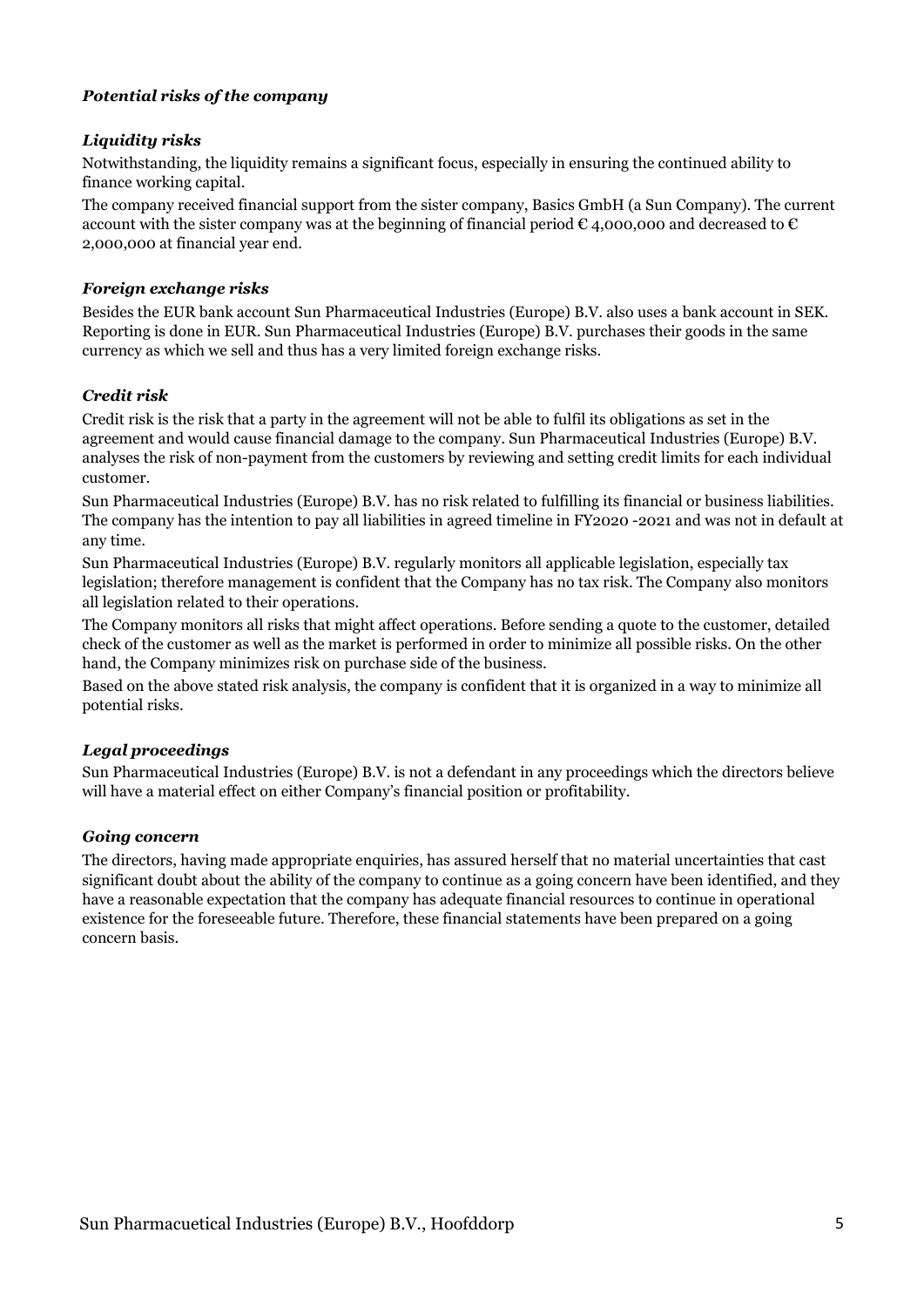# *Financial statements*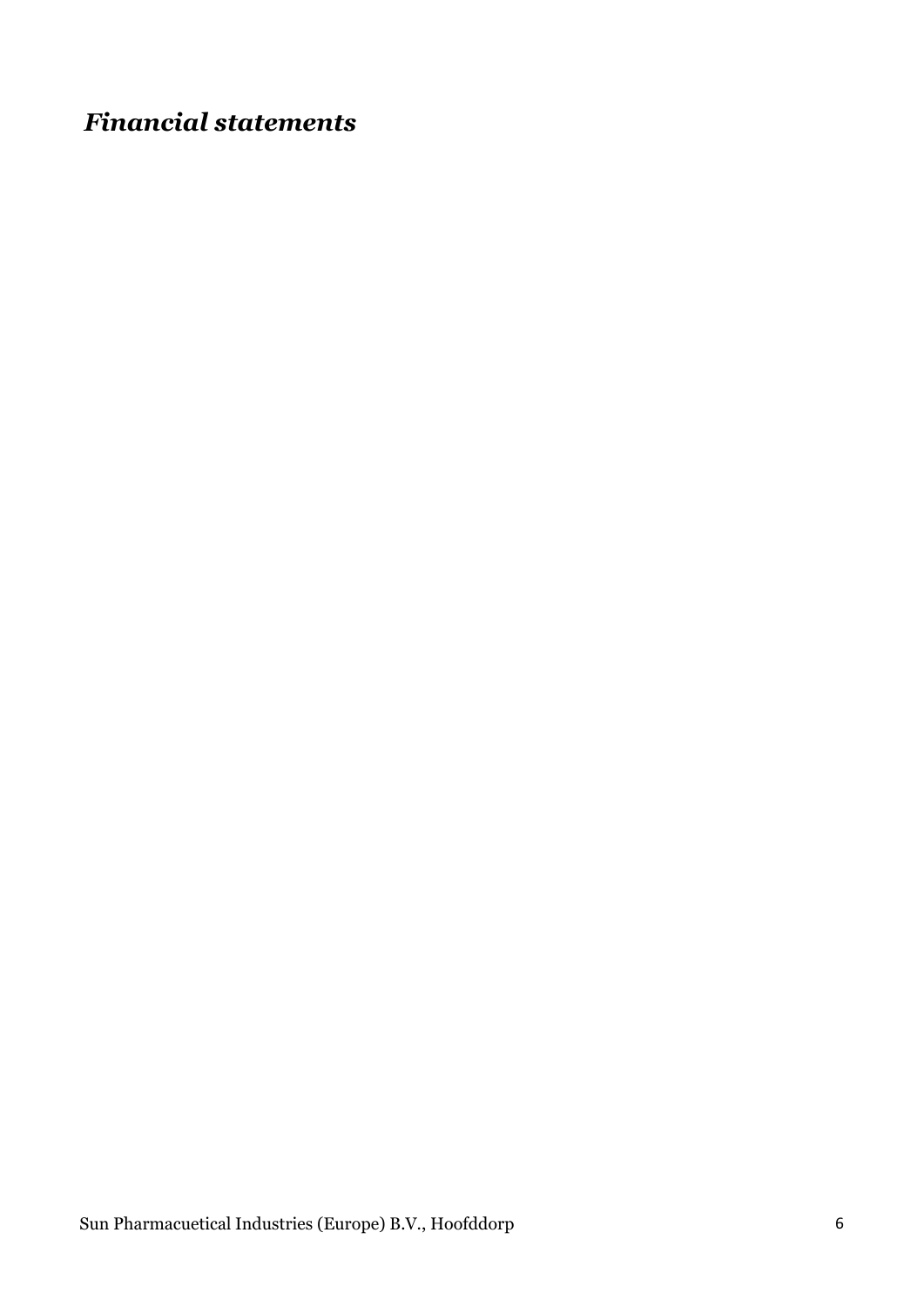### *Balance sheet as at 31 March 2021*

(after appropriation of results)

| <b>Assets</b>                                | €         | €          | €         | €          |
|----------------------------------------------|-----------|------------|-----------|------------|
| <b>Intangible assets</b><br>1.               |           |            |           |            |
| <b>Gross Block</b>                           | 469.179   |            | 469.179   |            |
| Less: Amortisation                           | (282.704) |            | (207.861) |            |
| <b>Total Intangible assets</b>               |           | 186.474    |           | 261.318    |
| <b>Fixed assets</b><br>2.                    |           |            |           |            |
| <b>Gross Block</b>                           | 412.202   |            | 459.691   |            |
| Less: Depreciation                           | (283.875) |            | (305.546) |            |
| <b>Total Fixed assets</b>                    |           | 128.327    |           | 154.145    |
| <b>Current assets</b>                        |           |            |           |            |
| Inventories<br>3.                            | 4.636.776 |            | 1.944.113 |            |
|                                              |           | 4.636.776  |           | 1.944.113  |
| <b>Accounts receivable</b><br>$\overline{4}$ |           |            |           |            |
| <b>Trade Receivable</b>                      | 5.276.817 |            | 2.984.267 |            |
| <b>Trade Receivable Shareholders</b>         | 167.414   |            |           |            |
| Trade Receivable Inter-Company               | 3.115.429 |            | 5.429.021 |            |
| <b>Other Receivables</b>                     | 14.821    |            | 42.980    |            |
| Deffered Income                              | 628.786   |            | 1.318.515 |            |
| Taxes and Social security charges            |           |            | 133.179   |            |
| Prepaid and other accrued income             | 305.623   |            | 249.907   |            |
|                                              |           | 9.508.890  |           | 10.157.869 |
| Cash at bank and in hand<br>5.               | 2.663.198 |            | 4.276.786 |            |
|                                              |           | 2.663.198  |           | 4.276.786  |
|                                              |           | 17.123.666 |           | 16.794.232 |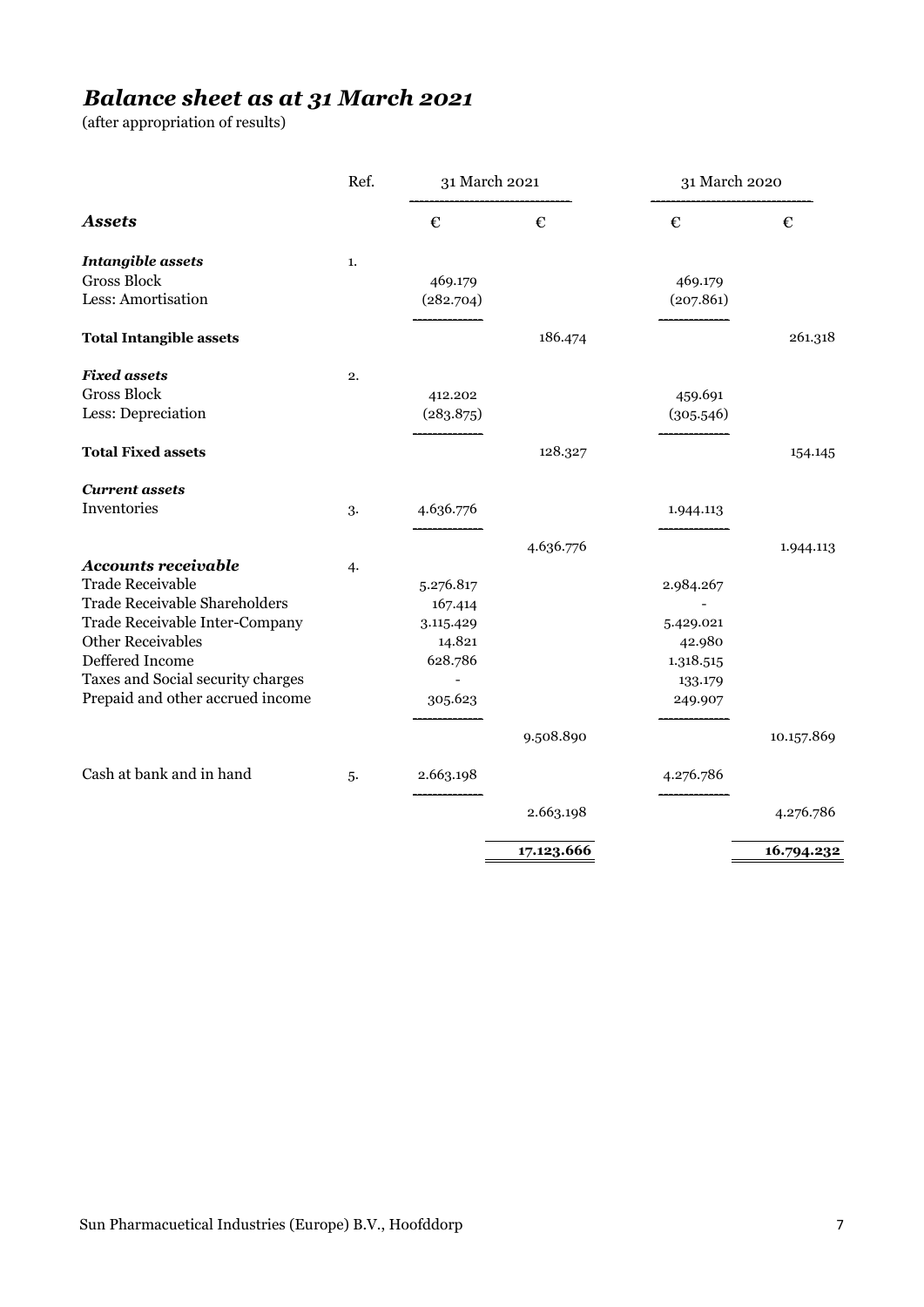|                                       |     | 31 March 2021 |            | 31 March 2020 |            |
|---------------------------------------|-----|---------------|------------|---------------|------------|
|                                       |     | €             | €          | €             | €          |
| <b>Equity and Liabilities</b>         |     |               |            |               |            |
| <b>Equity (Capitals and reserves)</b> |     |               |            |               |            |
| Share Capital                         | 6.  | 18.000        |            | 18.000        |            |
| Other reserves                        | 7.  | 1.420.656     |            | 379.985       |            |
|                                       |     |               | 1.438.656  |               | 397.985    |
| <b>Provisions</b>                     |     |               |            |               |            |
| Other provisions                      | 8.  | 3.936.005     |            | 2.484.018     |            |
|                                       |     |               | 3.936.005  |               | 2.484.018  |
| Long-term debts                       |     |               |            |               |            |
| Loans                                 | 9.  | 2.000.000     |            |               |            |
|                                       |     |               | 2.000.000  |               |            |
| <b>Current liabilities</b>            | 10. |               |            |               |            |
| Trade Payables Inter-Company          |     | 7.547.091     |            | 12.049.884    |            |
| <b>Trade Payables Shareholders</b>    |     |               |            |               |            |
| <b>Trade Payables</b>                 |     | 810.207       |            | 682.908       |            |
| Taxes and Social security charges     |     | 828.551       |            | 668.108       |            |
| Other Current Liabilities             |     | 563.155       |            | 511.330       |            |
|                                       |     |               | 9.749.005  |               | 13.912.229 |
|                                       |     |               | 17.123.666 |               | 16.794.232 |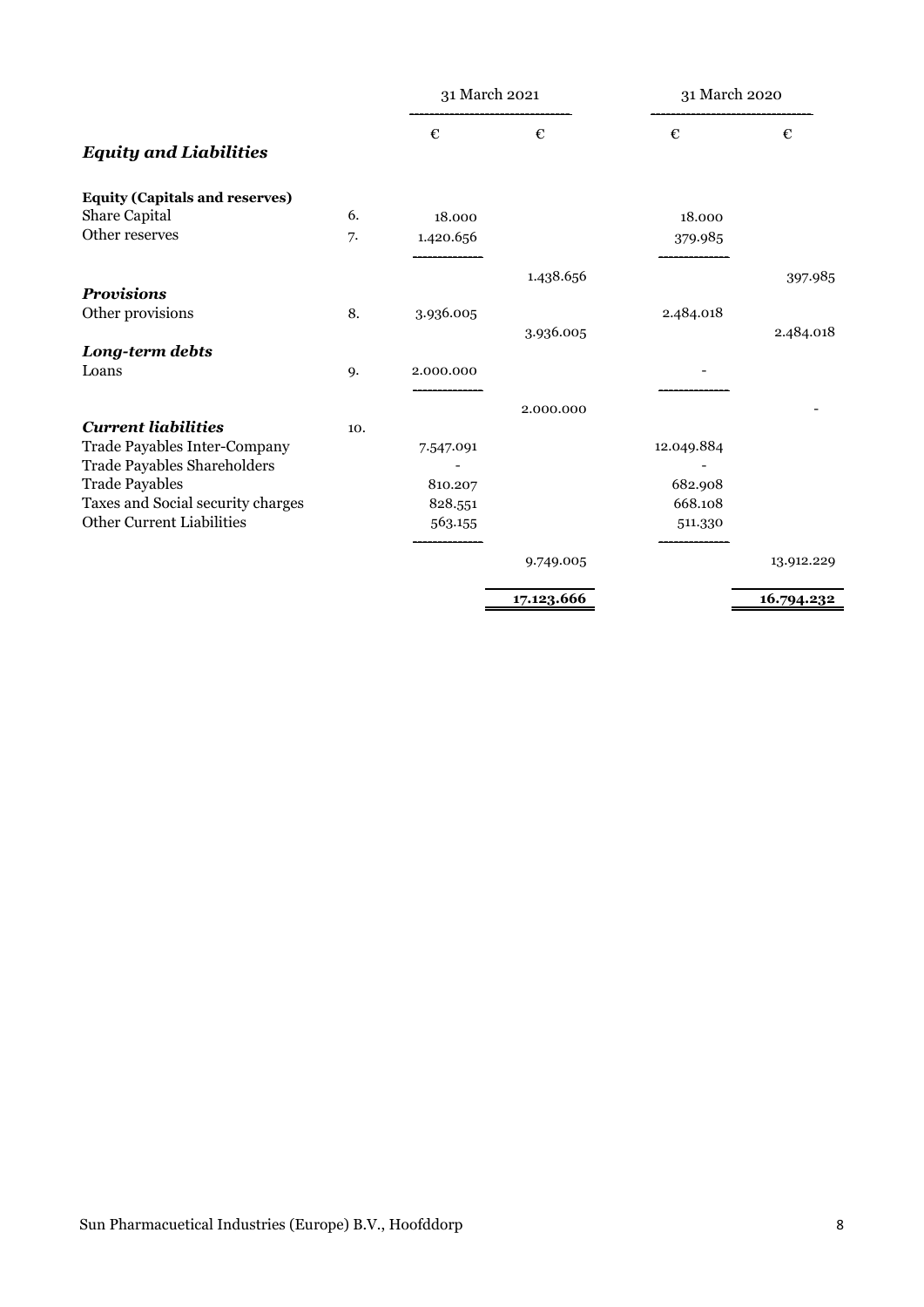# *Profit and loss account for 01 April 2020-31 March 2021*

|                                                |      | April 2020-March 2021 |            | April 2019-March 2020 |            |
|------------------------------------------------|------|-----------------------|------------|-----------------------|------------|
|                                                | Ref. | $\epsilon$            | €          | €                     | €          |
| <b>Net Turnover</b>                            | 11.  | 21.486.865            |            | 25.658.706            |            |
| <b>Other Operating Income</b>                  |      | 10.054.415            |            | 9.229.475             |            |
| <b>Cost of Sales</b>                           |      | 17.714.175            |            | 23.025.384            |            |
| <b>Gross margin</b>                            |      |                       | 13.827.105 |                       | 11.862.797 |
| Wages and salaries                             | 12.  | 6.728.925             |            | 5.965.603             |            |
| Social security charges                        | 12.  | 848.035               |            | 836.910               |            |
| Amortisation and depreciation                  |      |                       |            |                       |            |
| of intangible and tangible fixed 13.<br>assets |      | 135.536               |            | 143.814               |            |
| Other operating expenses                       | 14.  | 4.713.779             |            | 4.442.228             |            |
| <b>Total operating expenses</b>                |      |                       | 12.426.275 |                       | 11.388.556 |
| <b>Operating result</b>                        |      |                       | 1.400.830  |                       | 474.242    |
| Interest income and similar<br>income          |      |                       |            |                       |            |
| Interest expenses and similar<br>expenses      | 15.  | 12.145                |            | 24.187                |            |
| Result before tax                              |      |                       | 1.388.685  |                       | 450.054    |
| Taxation                                       | 16.  |                       | 348.450    |                       | 96.127     |
| Result after tax                               |      |                       | 1.040.235  |                       | 353.928    |
|                                                |      |                       |            |                       |            |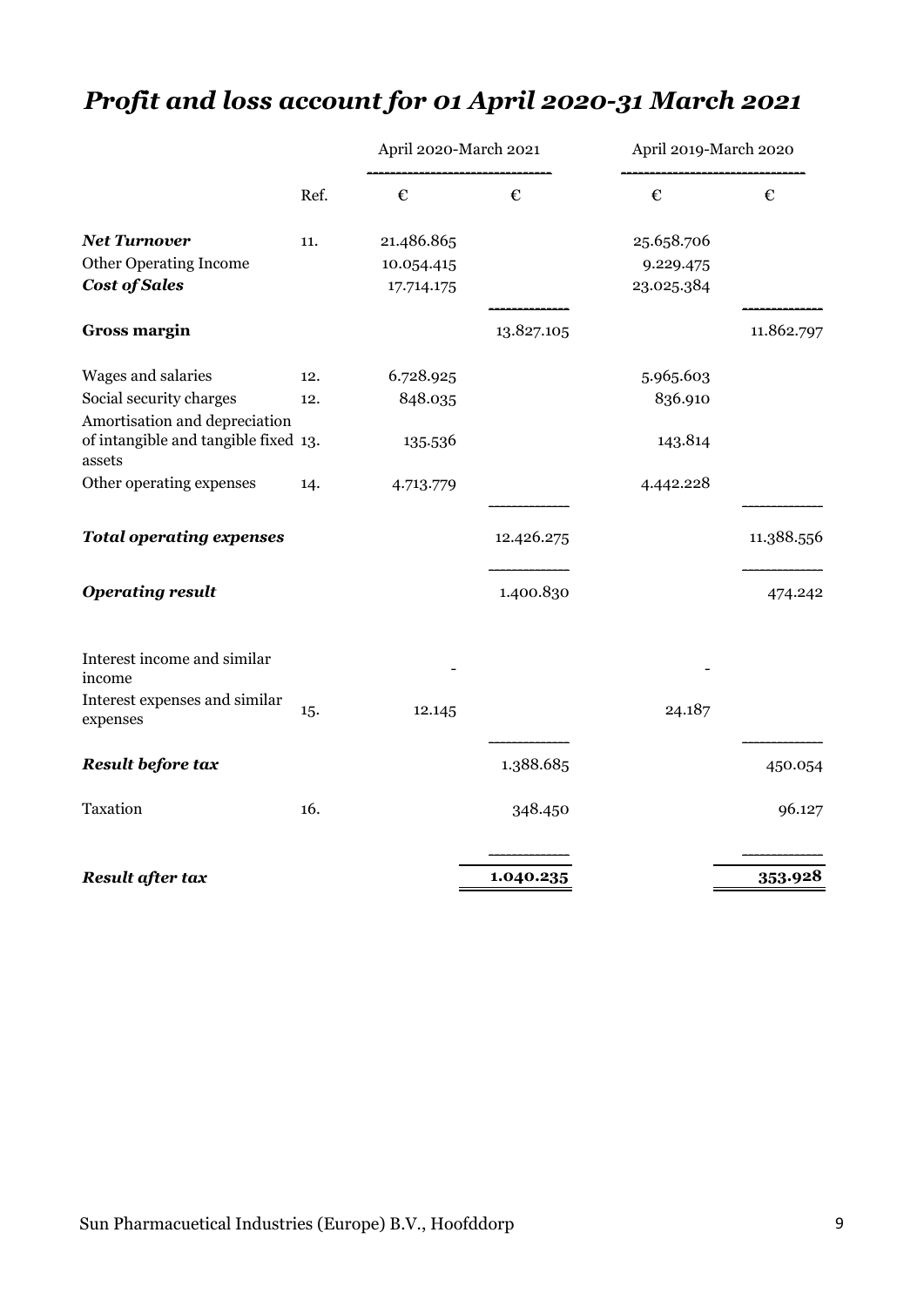# *Cash flow statement for the year ended 31 March 2021*

|                                                     | Not<br>e | 2020-2021   |             | 2019-2020 |            |
|-----------------------------------------------------|----------|-------------|-------------|-----------|------------|
|                                                     |          | €           | €           | €         | €          |
| <b>Cash flow from operating activities</b>          |          |             |             |           |            |
| Operating profit/(loss)                             |          |             | 1.400.830   |           | 474.242    |
| Adjustments for:                                    |          |             |             |           |            |
| Profit on Sales of Assets                           |          | (16.029)    |             |           |            |
| Depreciation, amortisation and other<br>impairments |          | 135.536     |             | 143.814   |            |
| Movement in provisions                              |          | 1.452.424   |             | 1.513.051 |            |
| Interest on Loan                                    |          |             |             | 24.187    |            |
|                                                     |          |             |             |           |            |
|                                                     |          |             | 1.571.931   |           | 1.681.052  |
| Movements in working capital:                       |          |             |             |           |            |
| Inventories                                         | 10.      | (2.692.663) |             | 2.358.810 |            |
| Receivables                                         | 12.      | 648.979     |             | 2.643.796 |            |
| Current liabilities (excluding borrowings)          | 20.      | (4.163.224) |             | 2.945.400 |            |
|                                                     |          |             | (6.206.908) |           | 7.948.006  |
| Cash generated from operations                      |          |             | (3.234.147) |           | 10.103.300 |
|                                                     |          |             |             |           |            |
| Corporate income tax accrued                        |          | (348.450)   |             | (96.127)  |            |
| Interest paid                                       |          | (36.332)    |             | (27.618)  |            |
|                                                     |          |             |             |           |            |
|                                                     |          |             | (384.782)   |           |            |
|                                                     |          |             |             |           | (123.745)  |
| Net cash generated from operating<br>activities     |          |             | (3.618.930) |           | 9.979.555  |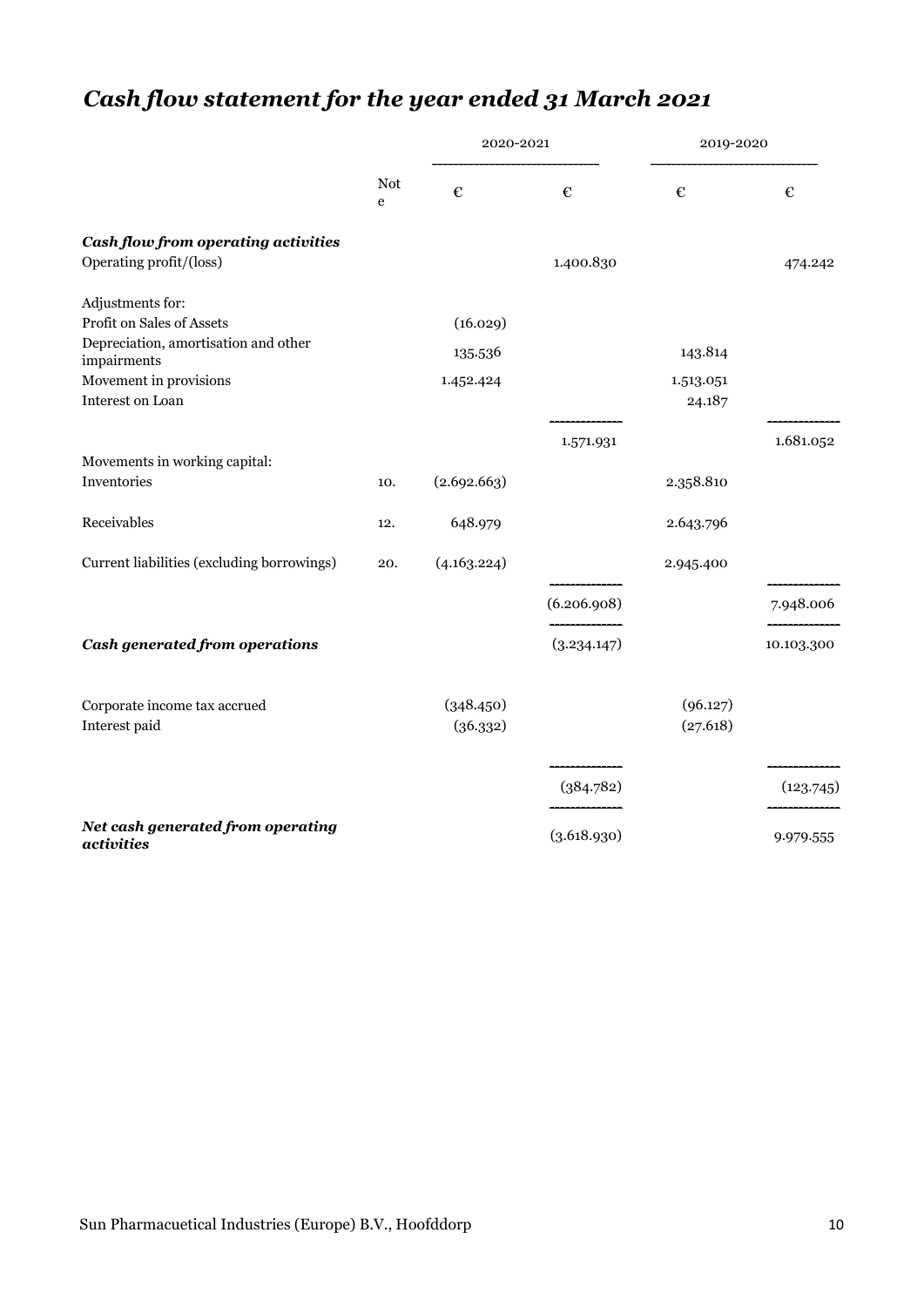|                                                                          |                                              | 2020-2021              |                          | 2019-2020 |                      |
|--------------------------------------------------------------------------|----------------------------------------------|------------------------|--------------------------|-----------|----------------------|
|                                                                          | $\operatorname{\mathsf{Not}}$<br>$\mathbf e$ | €                      | €                        | €         | €                    |
| <b>Cash flow from Investing activities</b>                               |                                              |                        |                          |           |                      |
| Decrease / (Increase) in Current Investments                             | 19.                                          | (18.846)               |                          | (141.661) |                      |
| Decrease / (Increase) in Other Receivables                               | 19.                                          |                        |                          |           |                      |
| Net cash generated from<br><b>Investing activities</b>                   |                                              |                        | (18.846)                 |           | (141.661)            |
|                                                                          |                                              | 2020-2021              |                          | 2019-2020 |                      |
|                                                                          | <b>Not</b><br>e                              | €                      | €                        | €         | €                    |
| <b>Cash flow from financing activities</b>                               |                                              |                        |                          |           |                      |
| Proceeds from borrowings<br>Repayment on borrowings                      | 19.<br>19.                                   | 4.000.000<br>1.975.813 |                          | 6.524.187 |                      |
| Net cash generated from financing<br>activities                          |                                              |                        | 2.024.187                |           | (6.524.187)          |
| Net increase/(decrease) in cash at<br>banks and in hand                  | 14.                                          |                        | (1.613.588)              |           | 3.313.707            |
| The movement in cash at banks and in hand can be broken down as follows: |                                              |                        |                          |           |                      |
| Balance as at 1 April 2020<br>Movements during the financial year        |                                              |                        | 4.276.786<br>(1.613.588) |           | 963.079<br>3.313.707 |
| Balance as at 31 March 2021                                              |                                              |                        | 2.663.198                |           | 4.276.786            |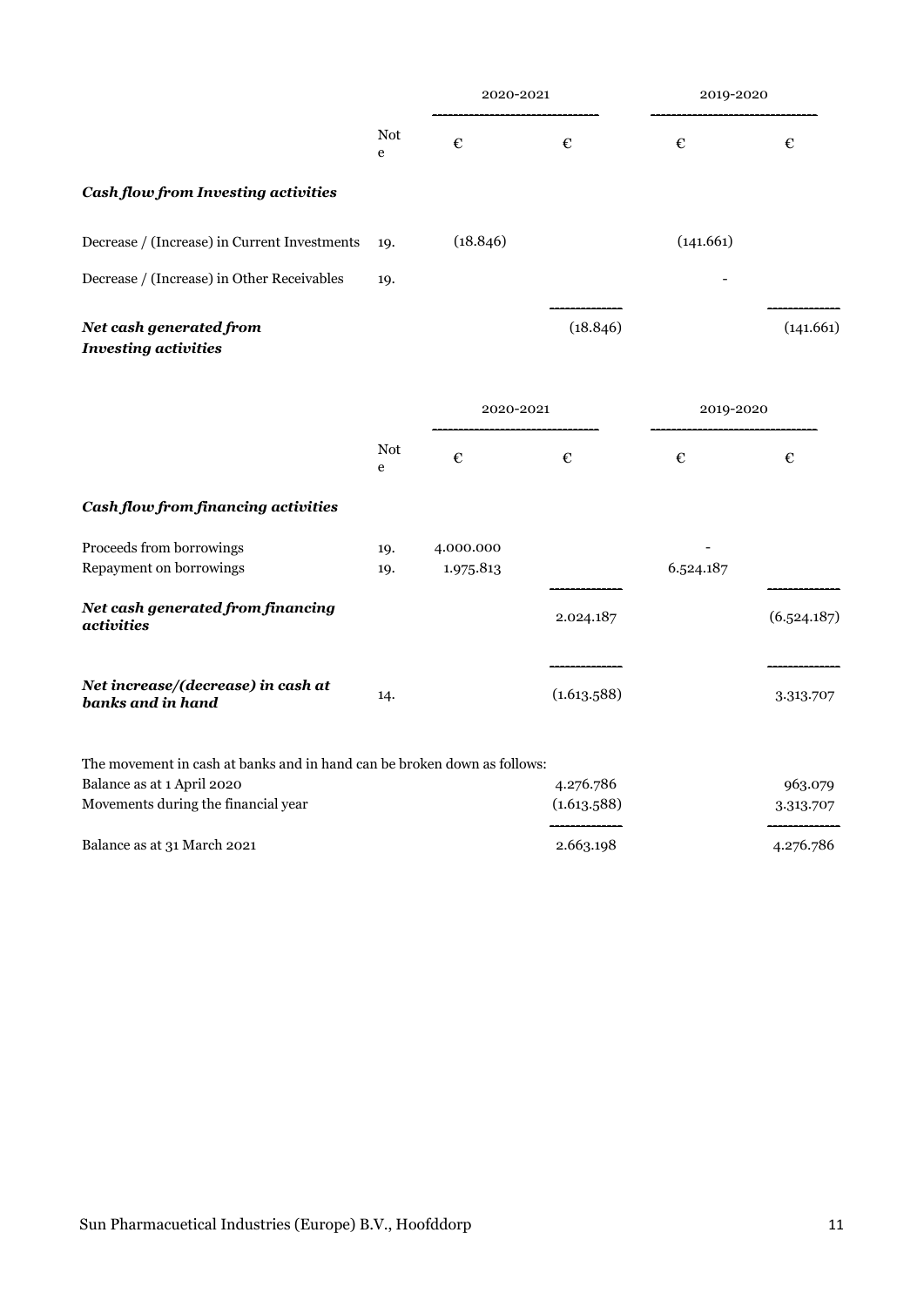## *Notes to the balance sheet and income statement*

### *General notes*

#### **Activities**

The activities of Sun Pharmaceutical Industries (Europe) B.V., having its legal seat at Hoofddorp, primarily consist of import, export, marketing, storage, distribution and selling of pharmaceuticals.

#### **Going concern**

The management of the sole shareholder Alkaloida Chemical Company Zrt. declared that it shall assume liability for all the debts arising from legal transactions and an equity deficit of Sun Pharmaceutical Industries (Europe) B.V.

This liability undertaking guarantees compliance by Alkaloida Chemical Company Zrt. with all the liabilities, obligations and commitments of Sun Pharmaceutical Industries (Europe) B.V. in the event of any shortage of funds. This undertaking shall be valid for a period of one year following the financial year ended March 31, 2021.

Based on the results of the current year and the future outlook management is confident that the continuity of the company is secured for at least one year. Because of that the valuation and results are based on the principle of continuity.

Based on the conversations held with the group entities in respect of our measures and plans, we expect that the financing facilities will be continued.

The accounting principles applied to the valuation of assets and liabilities and the determination of results in these financial statements are based on the going concern assumption.

#### **Registered office, legal form and registration number at the chamber of commerce**

The registered and actual address of Sun Pharmaceuticals Industries (Europe) B.V. is Polarisavenue 87, 2132 JH, Hoofddorp in Registered place of business and is registered at the chamber of commerce under number 34277465.

#### **Group structure**

The company forms part of a group, headed by Sun Pharmaceutical Industries Ltd. in India.

#### **Changes in accounting policies**

No new policies were implemented which had an impact on valuation of accounts.

#### **Changes in accounting estimates**

No changes in calculation of provisions during this financial year.

#### **Estimate**

In applying the principles and policies for drawing up the financial statements, the directors of Sun Pharmaceutical Industries (Europe) B.V. make different estimates and judgments that may be essential to the amounts disclosed in the financial statements. If it is necessary in order to provide the transparency required under Book 2, article 362, paragraph 1, the nature of these estimates and judgments, including related assumptions, is disclosed in the notes to the relevant financial statement item.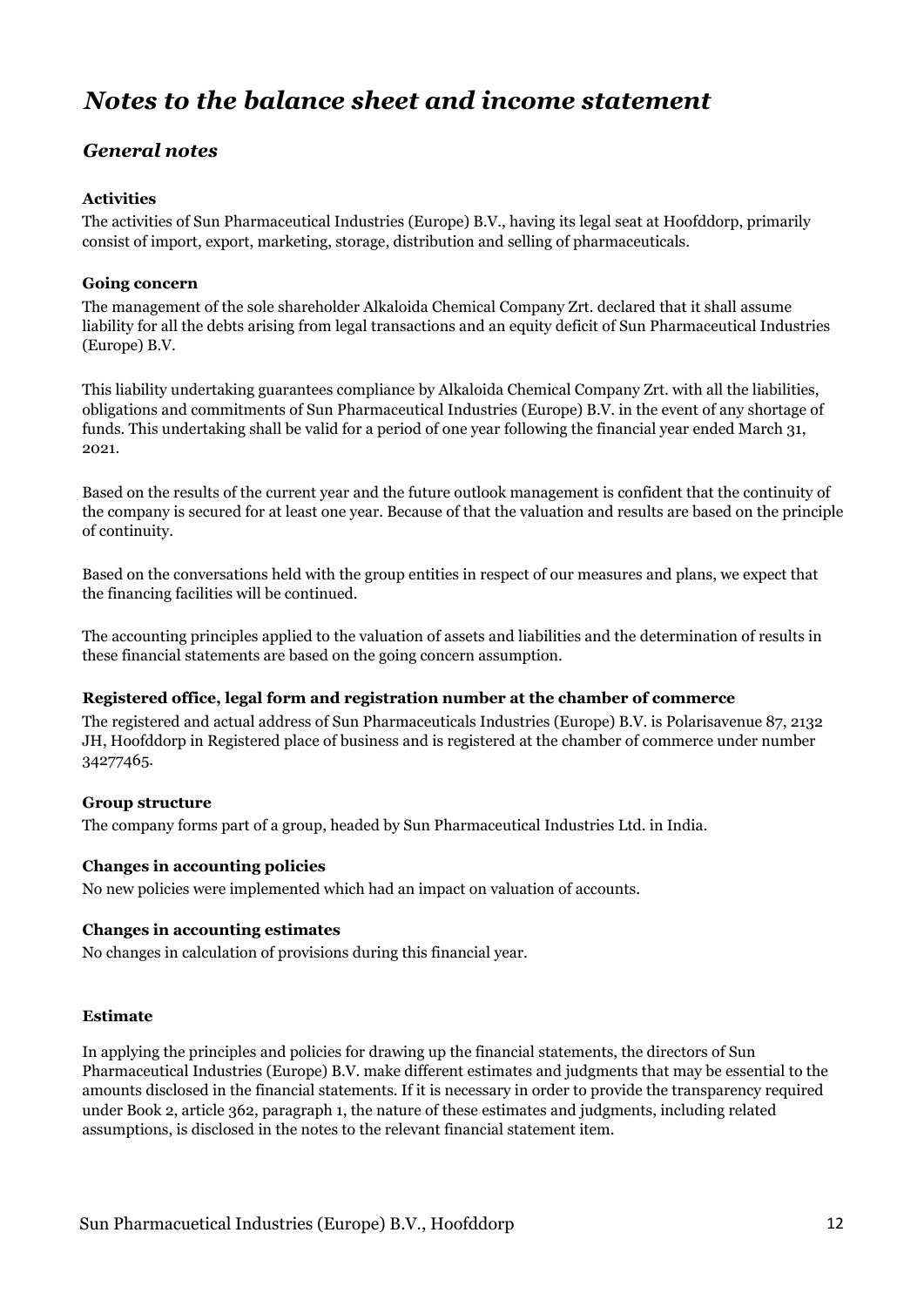#### **Related parties**

All legal entities that can be controlled, jointly controlled or significantly influenced are considered to be a related party. Also entities which can control the company are considered to be a related party. In addition, statutory directors, other key management of Sun Pharmaceutical Industries (Europe) B.V. or the ultimate parent company and close relatives are regarded as related parties.

Transactions with related parties are disclosed in the notes insofar as they are not transacted under normal market conditions. The nature, extent and other information is disclosed if this is necessary in order to provide the required insight.

#### **Accounting policies for the cash flow statement**

The cash flow statement has been prepared using the indirect method. The cash items disclosed in the cash flow statement comprise cash at banks and in hand except for deposits with a maturity longer than three months. Cash flows denominated in foreign currencies have been translated at average estimated exchange rates. Interest paid and received and income taxes are included in cash from operating activities. Transactions not resulting in inflow or outflow of cash are not recognised in the cash flow statement.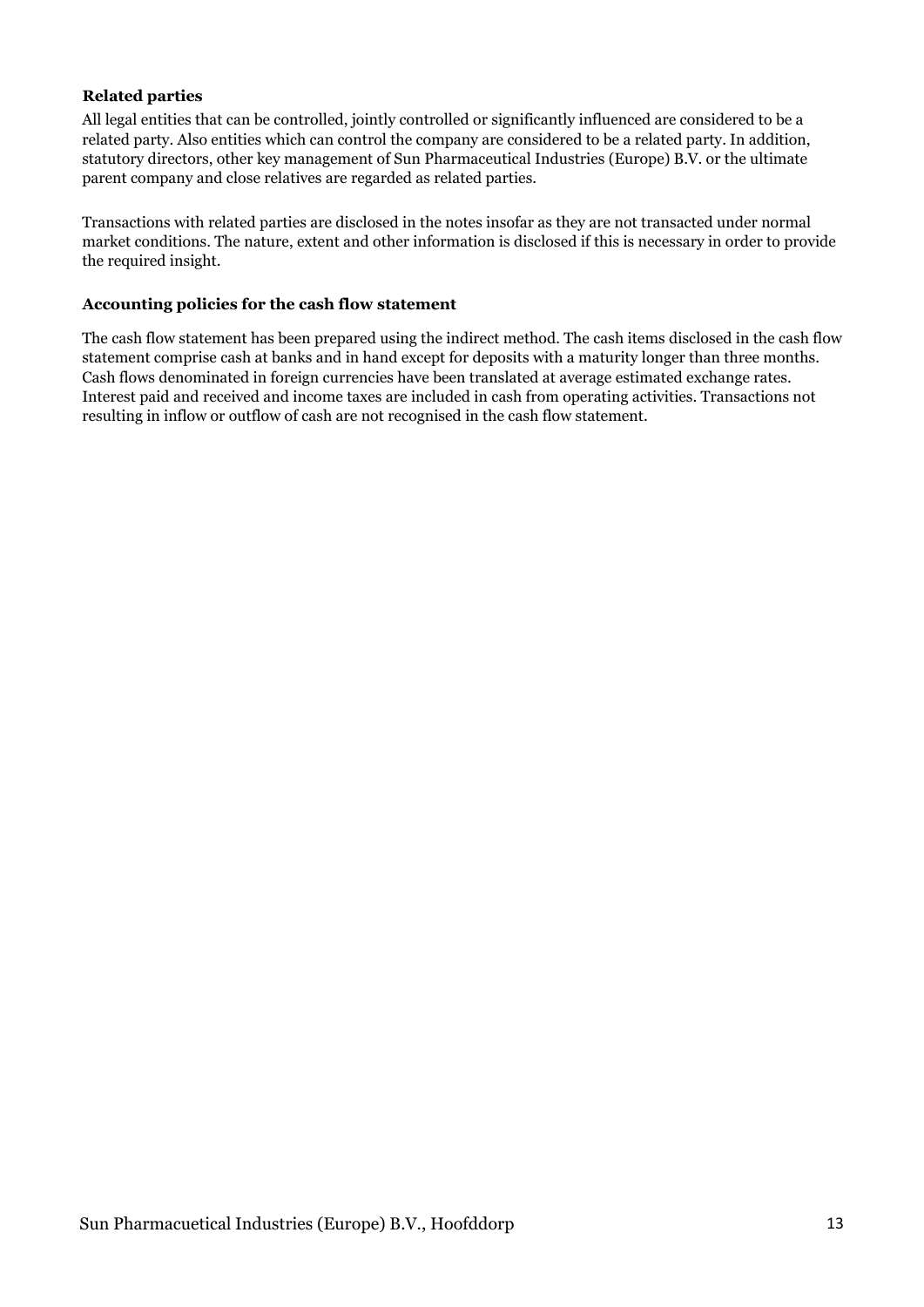# *General accounting policies*

#### **General**

The financial statements are drawn up in accordance with the provisions of Title 9, Book 2 of the Dutch Civil Code and the firm pronouncements in the Dutch Accounting Standards, as published by the Dutch Accounting Standards Board ('Raad voor de Jaarverslaggeving').

Assets and liabilities are generally valued at historical cost or at fair value at the time of acquisition. If no specific valuation principle has been stated, valuation is at historical cost. In the balance sheet, income statement and the cash flow statement, references are made to the notes.

#### **Comparison with previous year**

The valuation principles and method of determining the result are the same as those used in the previous year, with the exception of the changes in accounting policies as set out in the relevant notes.

#### **Foreign currency**

#### *Functional currency*

Items included in the financial statements are made up in euros, which is the functional and presentation currency of Sun Pharmaceutical Industries (Europe) B.V.

#### *Transactions, receivables and liabilities*

Transactions in foreign currencies are stated in the financial statements at the exchange rate of the functional currency on the transaction date.

Monetary assets and liabilities in foreign currencies are converted to the closing rate of the functional currency on the balance sheet date. The translation differences resulting from settlement and conversion are credited or charged to the income statement.

Non-monetary assets valued at historical cost in a foreign currency are converted at the exchange rate on the transaction date.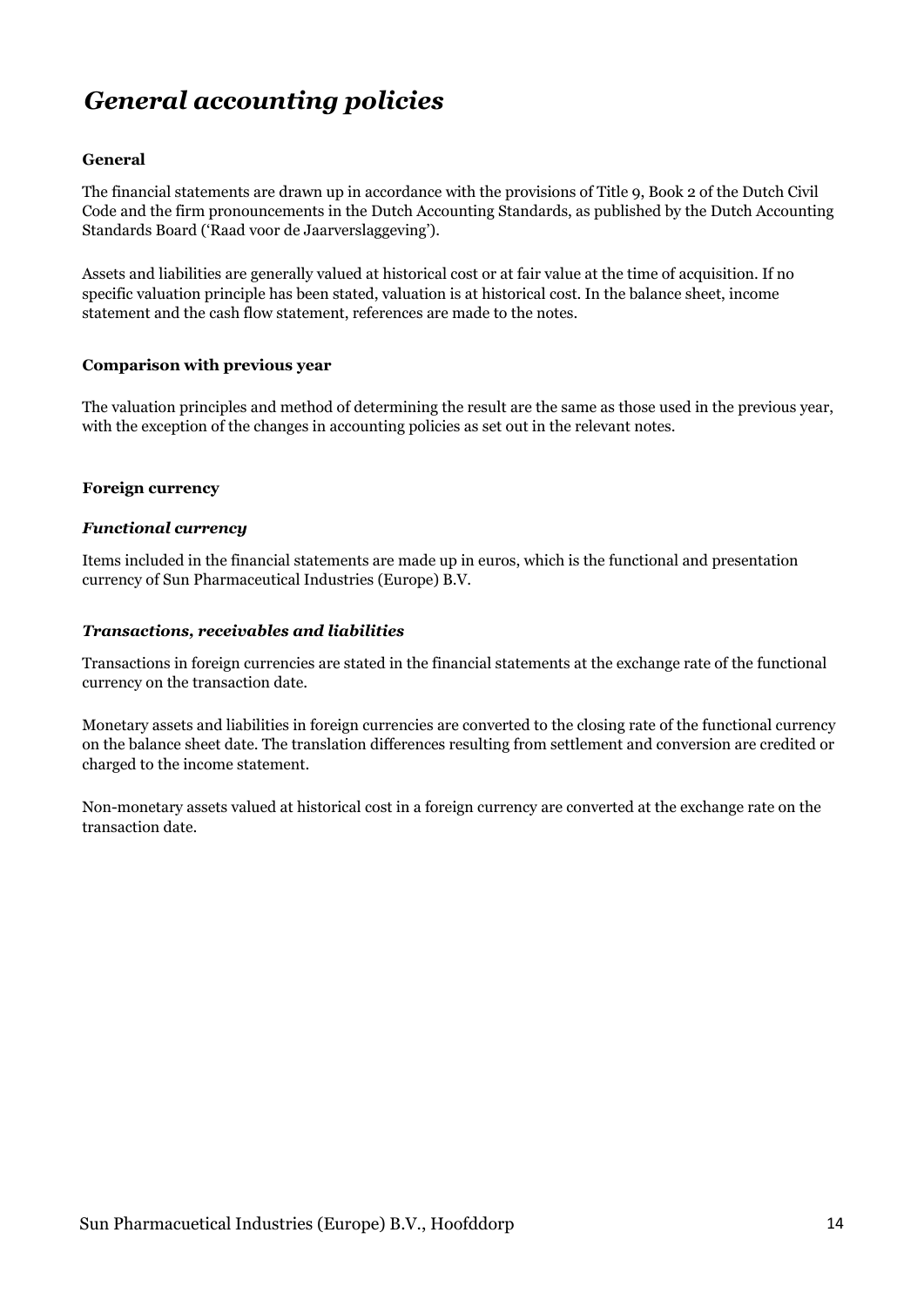## *Accounting policies applied to the valuation of assets and liabilities*

#### **Intangible fixed assets**

Intangible fixed assets are stated at historical cost less amortisation. Impairments are taken into consideration; this is relevant in the event that the carrying amount of the asset (or of the cash-generating unit to which the asset belongs) is higher than its realisable value.

With regard to the determination as to whether an intangible fixed asset is subject to an impairment, please refer to note 3.5 "Impairment of fixed assets".

#### **Concessions, licenses and intellectual property**

Costs of intangible assets other than those internally generated, including patents and licenses, are valued at acquisition cost and amortised on a straight-line basis over their estimated future useful lives, with a maximum of 20 years. Currently they are amortized at a 20% rate.

#### **Tangible fixed assets**

Tangible fixed assets are presented at cost less accumulated depreciation and, if applicable, less impairments value. Depreciation is based on the estimated useful life and calculated as a fixed percentage of cost, taking into account any residual value. Depreciation is provided from the date an asset comes into use.

Subsidies on investments will be deducted from the historical cost price or production cost of the assets to which the subsidies relate.

#### **Impairment of fixed asset**

On each balance sheet date, the company assesses whether there are any indications that a fixed asset may be subject to impairment. If there are such indications, the realisable value of the asset is determined. If it is not possible to determine the realisable value of the individual asset, the realisable value of the cash-generating unit to which the asset belongs is determined.

An impairment occurs when the carrying amount of an asset is higher than the realisable value; the realisable value is the higher of the realisable value and the value in use. An impairment loss is directly recognised in the income statement while the carrying amount of the asset concerned is concurrently reduced.

The realisable value is initially based on a binding sale agreement; if there is no such agreement, the realisable value is determined based on the active market, whereby usually the prevailing bid price is taken as market price.

The company assesses at each balance sheet date whether there is objective evidence that a financial asset or a group of financial assets is impaired. If any such evidence exists, the impairment loss is determined and recognised in the income statement.

The amount of an impairment loss incurred on financial assets stated at amortised cost is measured as the difference between the asset's carrying amount and the present value of estimated future cash flows, discounted at the financial asset's original effective interest rate (i.e. the effective interest rate computed at initial recognition). If, in a subsequent period, the amount of the impairment loss decreases and the decrease can be related objectively to an event occurring after the impairment was recognised, the previously recognised impairment loss shall be reversed. The reversal shall not result in a carrying amount of the financial asset that exceeds what the amortised cost would have been had the impairment not been recognised at the date the impairment is reversed. The amount of the reversal shall be recognised through profit or loss.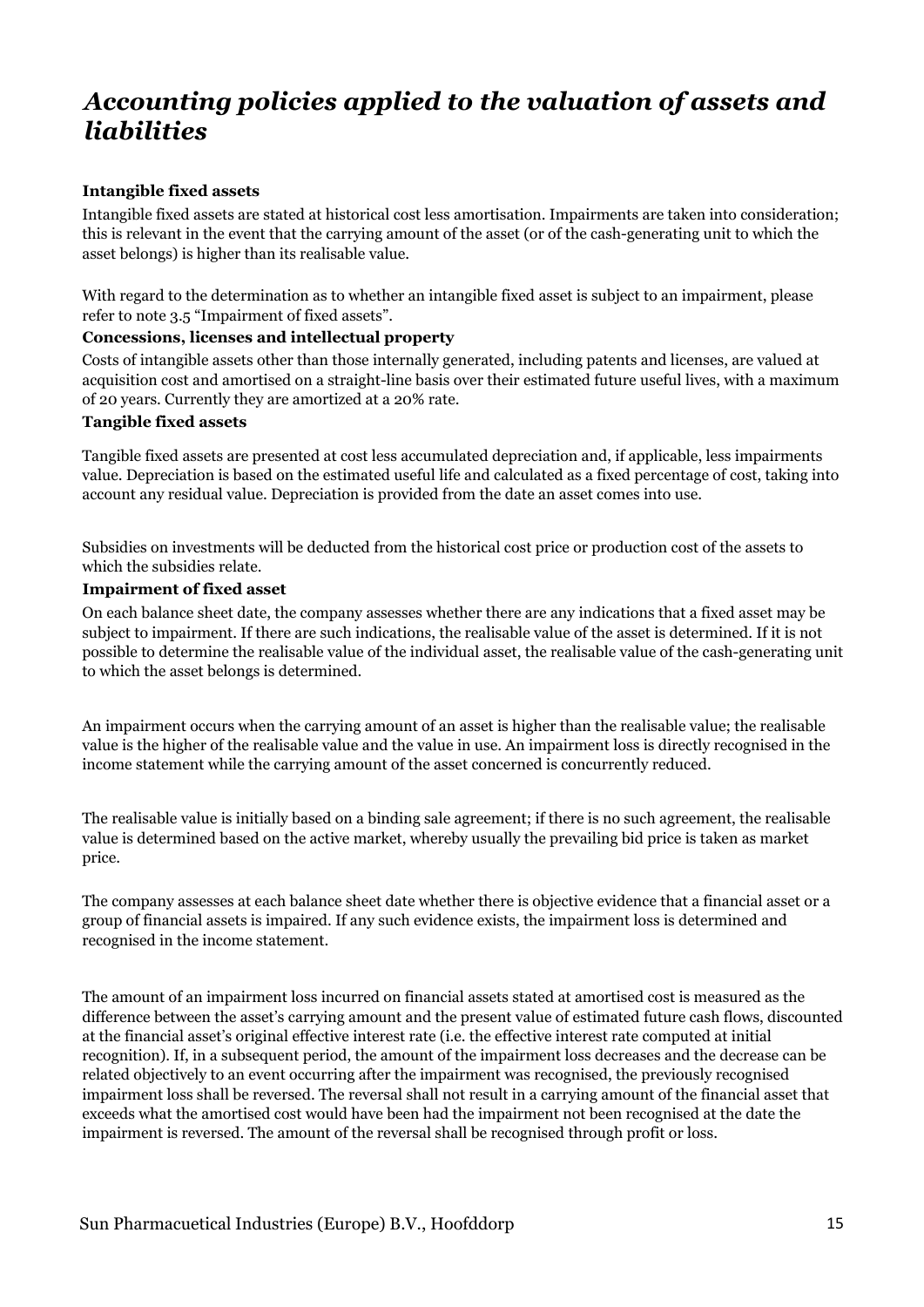#### **Inventories**

#### *Inventories for own use and sales*

Inventories (stocks) are valued at historical cost or lower realisable value.

The historical cost consist of all costs relating to the acquisition or production and the costs incurred in order to bring the inventories to their current location and current condition.

The realisable value is the estimated sales price less directly attributable sales costs. In determining the realisable value the obsolescence of the inventories is taken into account.

#### **Accounts receivable**

Trade receivables are recognised initially at fair value and subsequently measured at amortised cost which is equal to nominal value. If payment of the receivable is postponed under an extended payment deadline, fair value is measured on the basis of the discounted value of the expected revenues. When a trade receivable is uncollectible, it is written off against the allowance account for trade receivables. These provisions are determined by individual assessment of the receivables.

#### **Cash at banks and in hand**

Cash at banks and in hand represent cash in hand, bank balances and deposits with terms of less than twelve months. Overdrafts at banks are recognised as part of debts to lending institutions under current liabilities. Cash at banks and in hand is carried at nominal value.

#### **Equity**

Sun Pharmaceutical Industries (Europe) B.V. has no change in the paid-in capital. There is no other type of share capital.

The other reserves only contain Retained Earnings.

#### **Provisions**

#### *General*

Provisions are measured at the best estimate of the amount that is necessary to settle the obligation as per the balance sheet date.

For the difference between tender price and sales price to wholesalers a provision is made. This provision at year end is equal to the claims still to receive from the insurance company and wholesalers for financial year 2020-19.

If obligations are expected to be reimbursed by a third party, such reimbursement is included as an asset in the balance sheet if it is probable that such reimbursement will be received when the obligation is settled.

#### *Jubilee benefits*

There is a provision for jubilee benefits for 5 years service and for 10 years service.

#### **Current liabilities**

On initial recognition current liabilities are recognised at fair value. After initial recognition current liabilities are recognised at the amortised cost price, being the amount received, taking into account premiums or discounts, less transaction costs. This is at the nominal value.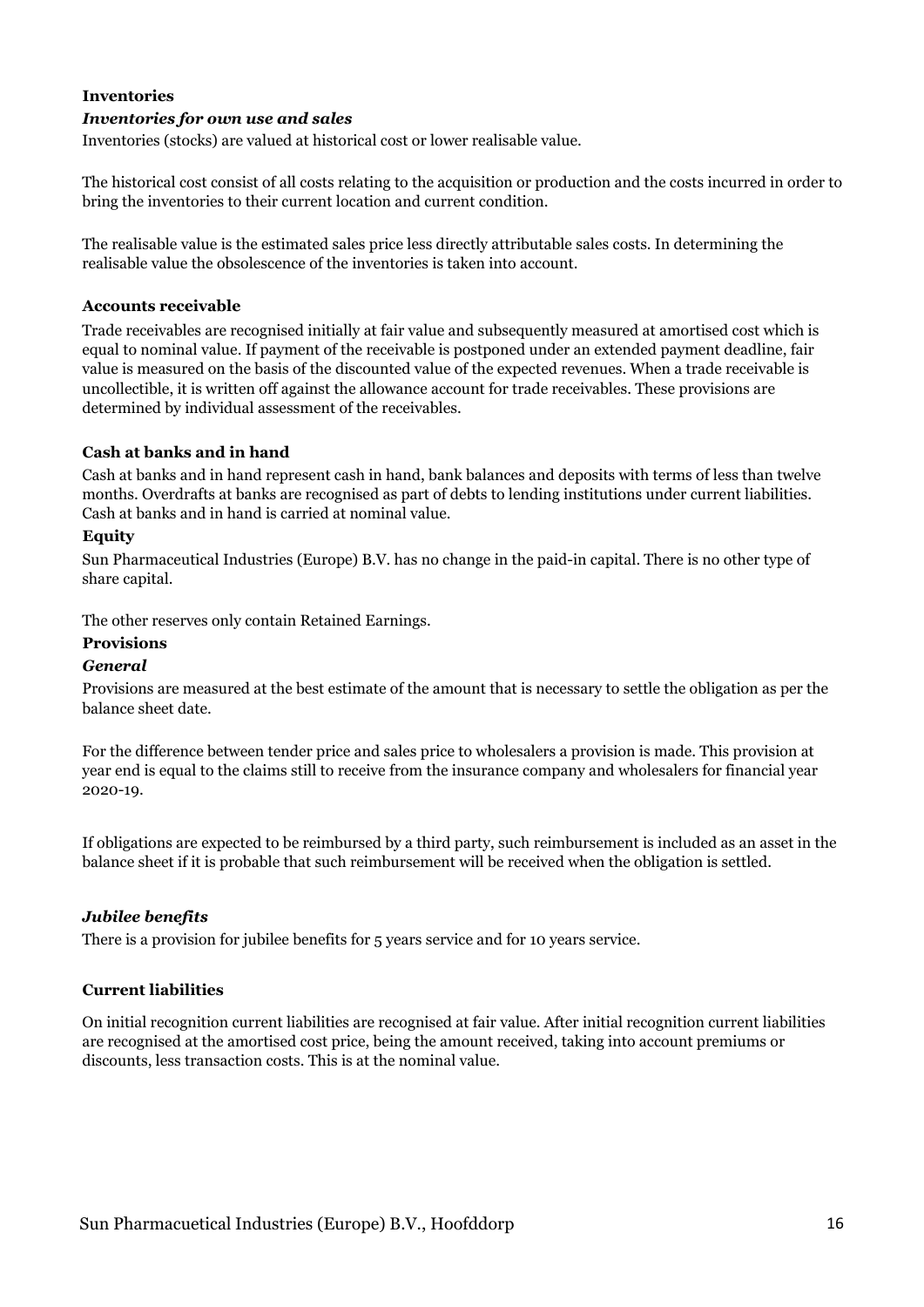## *Principles for the determination of the result*

#### **General**

The result is the difference between the realisable value of the goods/services provided and the costs and other charges during the year. The results on transactions are recognised in the year in which they are realized.

#### **Revenue recognition**

#### *General*

Net turnover comprises the income from the supply of goods and services after deduction of discounts and such like and of taxes levied on the turnover.

#### *Sales of goods*

Revenues from the goods supplied are recognised when all significant risks and rewards in respect of the goods have been transferred to the buyer.

#### *Other Operating income*

Revenues from the services rendered are recognised in proportion to the services delivered, based on the services rendered up to the balance sheet date in proportion to the total of services to be rendered.

In other operating income results are recognized which are not directly linked to the supply of goods or services as part of the normal, non-incidental operations. The other operating income comprises of management fees and mark-up on other cross charges in accordance with the substance of the relevant agreements.

#### **Cost of sales**

Cost of sales represents the direct and indirect expenses attributable to revenue, purchase expenses related to the goods sold.

#### **Employee cost (employee benefits)**

#### *General*

Employee costs (wages, salaries, social security contributions, etc.) are presented as a separate item in the income statement. These costs are included in other components of the income statement.

#### *Short-term employee cost*

Salaries, wages and social security contributions are charged to the income statement based on the terms of employment, where they are due to employees and the tax authorities respectively.

#### *Pensions*

Sun Pharmaceutical Industries (Europe) B.V. has a defined contribution (DC) pension scheme to which the provisions of the Dutch Pension Act ('Pensioenwet') are applicable. Sun Pharmaceutical Industries (Europe) B.V. pays premiums based on (legal) requirements, a contractual or voluntary basis to pension funds. Premiums are recognised as employee cost when they are due.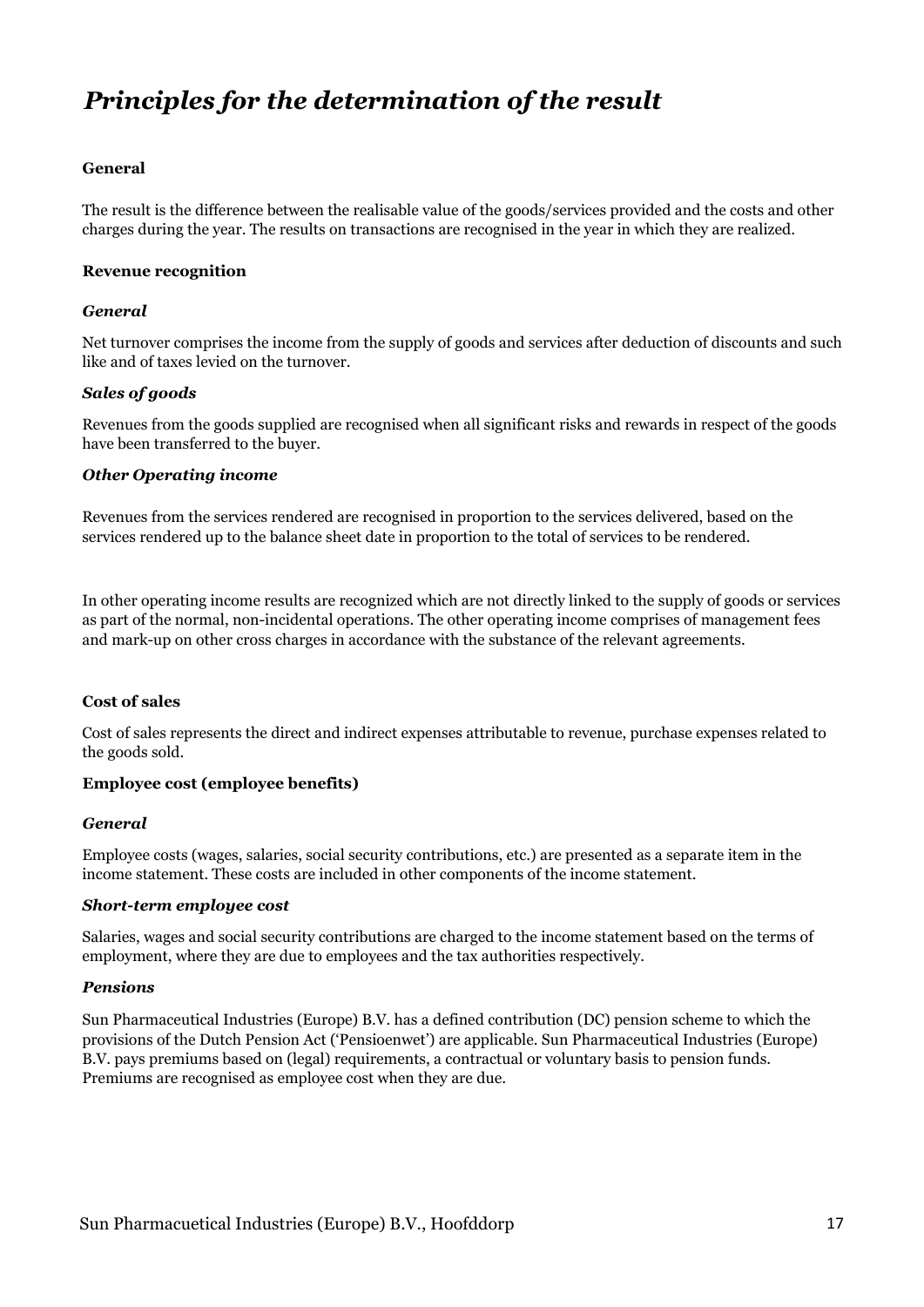#### **Amortisation of intangible fixed assets and depreciation of tangible fixed assets**

Amortisation and depreciation costs are not presented as a separate item in the income statement. These costs have been recognised in other components of the income statement.

Intangible assets, are amortised and tangible fixed assets are depreciated over their estimated useful lives as from the moment that they are ready for use.

Future depreciation and amortisation is adjusted if there is a change in estimated future useful life.

Gains and losses from the occasional sale of property, plant or equipment are included in depreciation.

#### **Exceptional items**

Exceptional items are items of income and expense from the normal, non-incidental activities or transactions, but which need to be disclosed separately on the basis of the nature, size or incidental character of the item for reasons of analysis and comparability of the results. Also, income and expenses that should be allocated to another financial year are disclosed by the nature and amount.

#### **Interest income and interest expenses**

Interest income and expenses are recognised on a pro rata basis, taking account of the effective interest rate of the assets and liabilities to which they relate. In accounting for interest expenses, the recognised transaction expenses for loans received are taken into consideration.

#### **Currency translation differences**

Currency translation differences arising upon the settlement or conversion of monetary items are recognised in the income statement in the period that they are realised, unless hedge accounting is applied.

Decreases in value of financial instruments at fair value are recognised through profit or loss. Realised increases in the value of financial instruments at fair value initially recognised in equity are taken through profit or loss when the financial instruments are derecognised.

#### **Amounts released from revaluation reserves**

Realised increases in the value of the securities included in financial fixed assets or current assets are released to the income statement from the revaluation reserve upon realisation.

#### **Income tax**

Tax on the result is calculated based on the result before tax in the income statement, taking account of the losses available for set-off from previous financial years and exempt profit components and after the addition of non-deductible costs.

#### **Financial instruments and risk management**

#### *Currency risk*

Sun Pharmaceutical Industries (Europe) B.V. mainly operates in the European Union. Sun Pharmaceutical Industries (Europe) B.V. has no currency risk as sales is done in the same currency as the purchase of the finished goods (mainly EUR and SEK).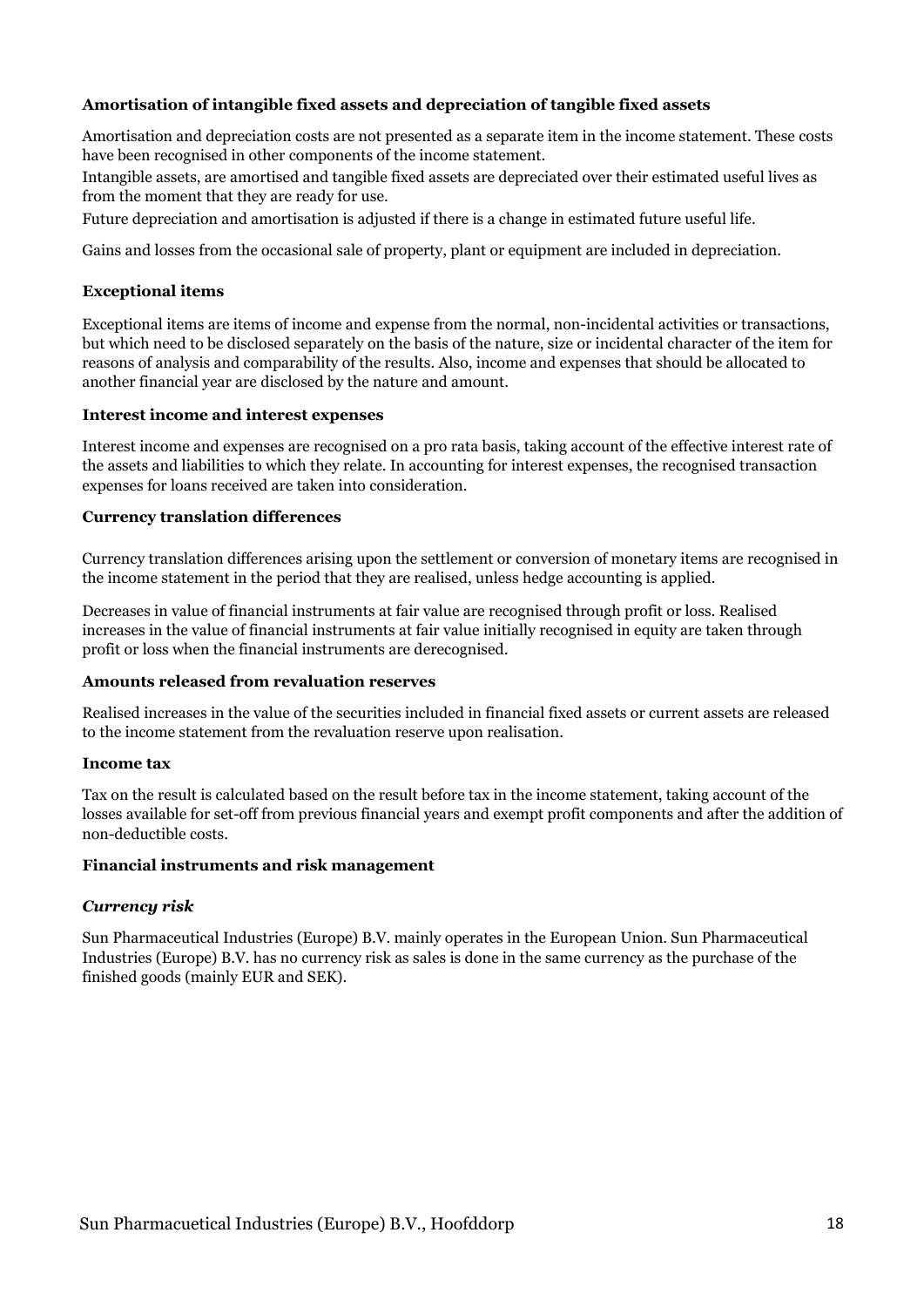#### *Credit risk*

Sun Pharmaceutical Industries (Europe) B.V. does not have any significant concentrations of credit risk. Sales are made to customers that meet the company's credit rating. Goods and services are sold subject to payment deadlines ranging between eight and sixty days.

#### *Liquidity risk*

Sun Pharmaceutical Industries (Europe) B.V. has no liquidity risk as any working capital requirement is funded by the parent company Alkaloida Chemical Company Zrt.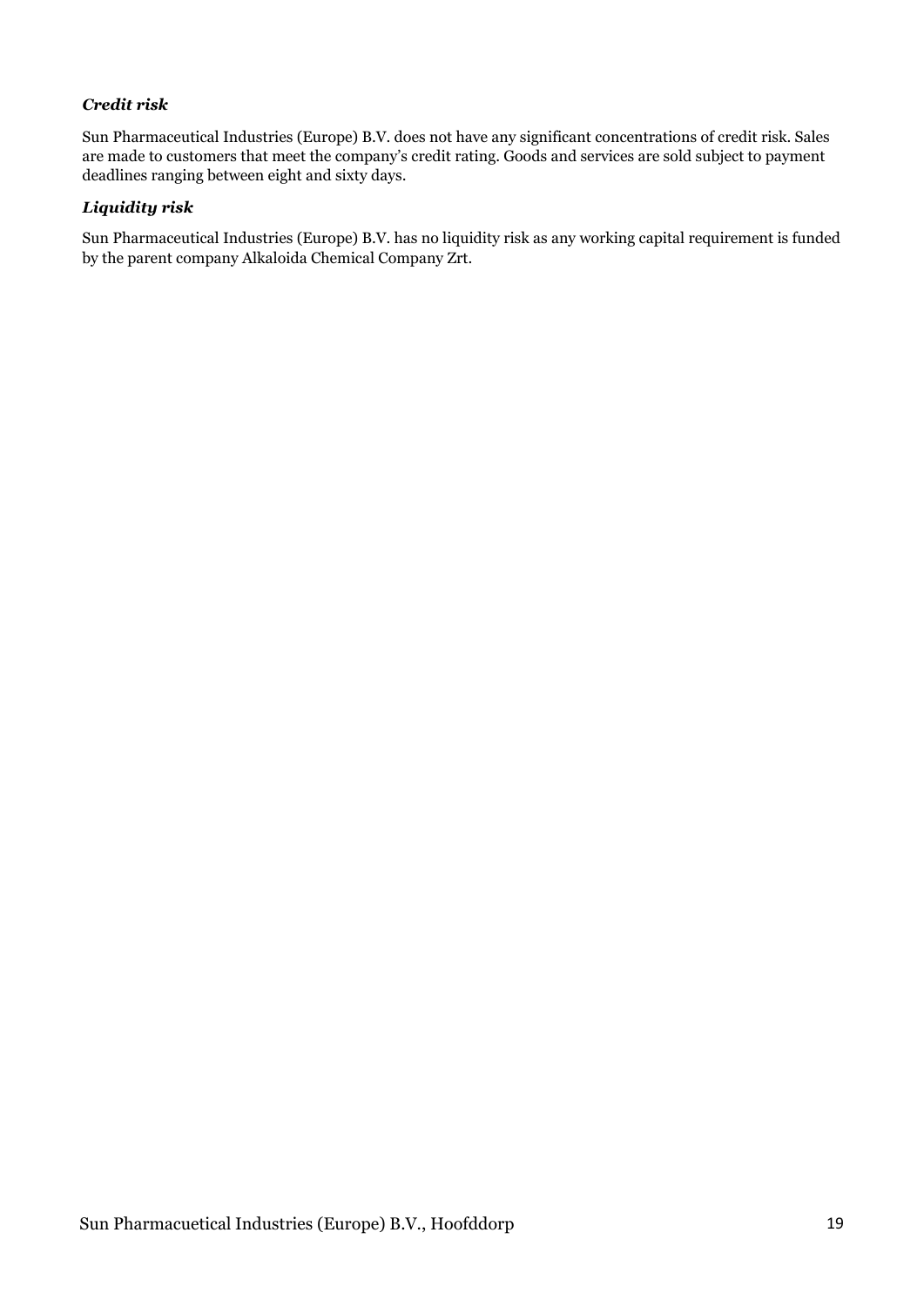## *1. Intangible fixed assets*

|                          | Concessions,<br>licenses and<br>intellectual<br>property | Total     |
|--------------------------|----------------------------------------------------------|-----------|
|                          | €                                                        | €         |
| Gross value              | 374.179                                                  | 374.179   |
| Cumulative depreciation  | (133.114)                                                | (133.114) |
| Book value 1 April 2019  | 241.065                                                  | 241.065   |
| Additions                | 95.000                                                   | 95.000    |
| Disposals                |                                                          |           |
| Depreciation on disposal |                                                          |           |
| Depreciation             | (74.747)                                                 | (74.747)  |
| Mutation 2019-2020       | 20.253                                                   | 20.253    |
| Gross value              | 469.179                                                  | 469.179   |
| Cumulative depreciation  | (207.861)                                                | (207.861) |
| Book value 1 April 2020  | 261.318                                                  | 261.318   |
| Additions                |                                                          |           |
| Disposals                |                                                          |           |
| Depreciation on disposal |                                                          |           |
| Depreciation             | (74.842)                                                 | (74.842)  |
| Mutation 2020-2021       | (74.842)                                                 | (74.842)  |
| Gross value              | 469.179                                                  | 469.179   |
| Cumulative depreciation  | (282.704)                                                | (282.704) |
| Book value 31 March 2021 | 186.475                                                  | 186.475   |
| Depreciation %           | 20%                                                      |           |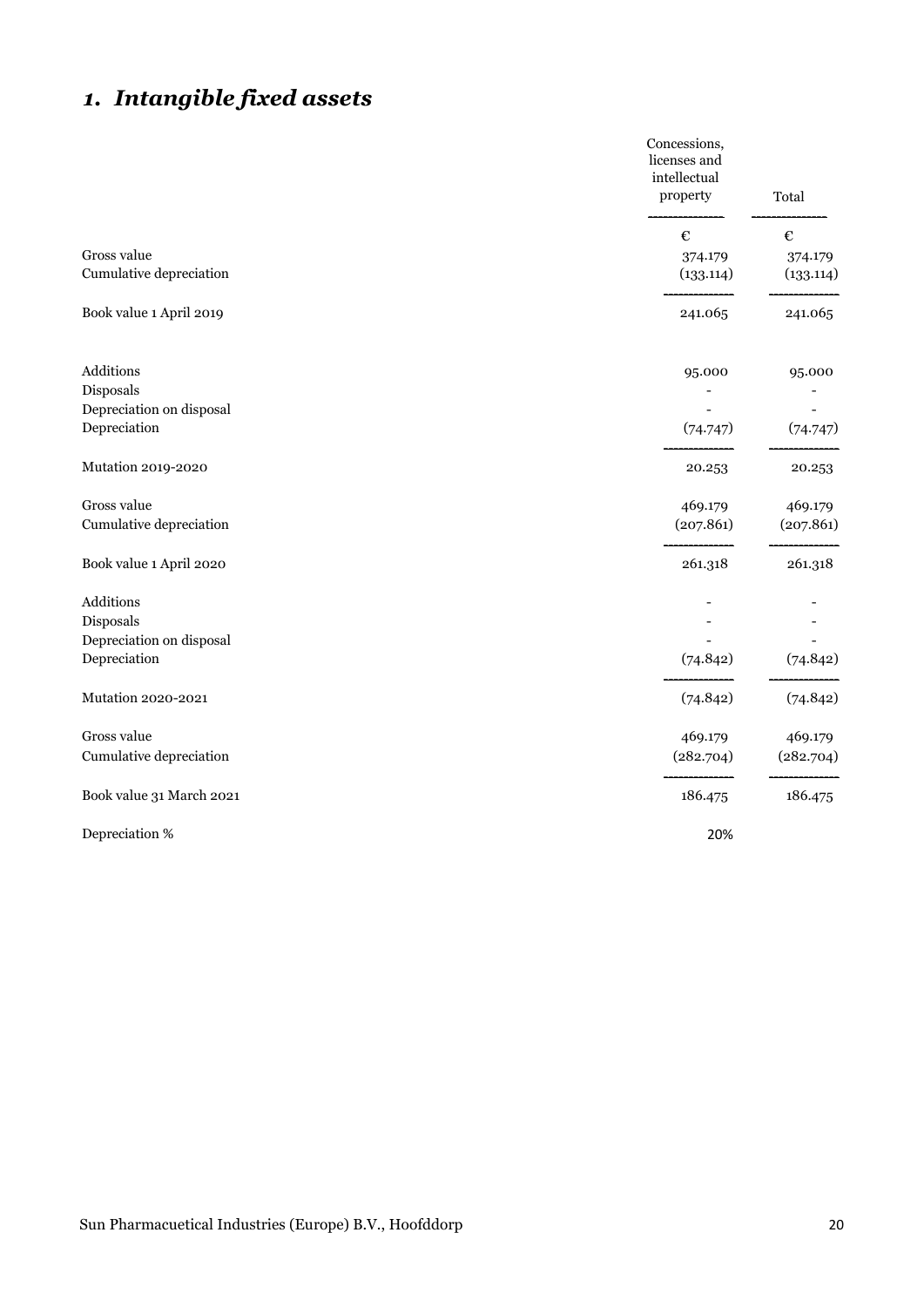## *2. Tangible fixed assets*

|                          | Other fixed<br>assets | Total      |
|--------------------------|-----------------------|------------|
|                          | $\epsilon$            | $\epsilon$ |
| Gross value              | 413.030               | 413.030    |
| Cumulative depreciation  | (236.479)             | (236.479)  |
| Book value 1 April 2019  | 176.551               | 20.647     |
| Additions                | 46.661                | 46.661     |
| Disposals                |                       |            |
| Depreciation on disposal |                       |            |
| Depreciation             | (69.067)              | (69.067)   |
| Mutation 2019-2020       | (22.406)              | (22.406)   |
| Gross value              | 459.691               | 459.691    |
| Cumulative depreciation  | (305.546)             | (305.546)  |
| Book value 1 April 2020  | 154.145               | 154.145    |
| Additions                | 43.175                | 43.175     |
| Disposals                | (90.667)              | (90.667)   |
| Depreciation on disposal | 82.367                | 82.367     |
| Depreciation             | (60.694)              | (60.694)   |
| Mutation 2020-2021       | (25.819)              | (25.819)   |
| Gross value              | 412.199               | 412.199    |
| Cumulative depreciation  | (283.874)             | (283.874)  |
| Book value 31 March 2021 | 128.326               | 128.326    |
| Depreciation %           | 20%                   |            |

These values are determined on the basis of regularly conducted value assessments by experts, and, if necessary, corrected for specific indexation figures for the years in which no value assessment was carried out.

## *3. Inventories*

|                                        | 31-mrt-2021 | 31-mrt-2020 |
|----------------------------------------|-------------|-------------|
|                                        | €           | €           |
| Finished products and goods for resale | 4.636.776   | 1.944.113   |
|                                        | 4.636.776   | 1.944.113   |

There is no write-down on stock in the year 2020-2021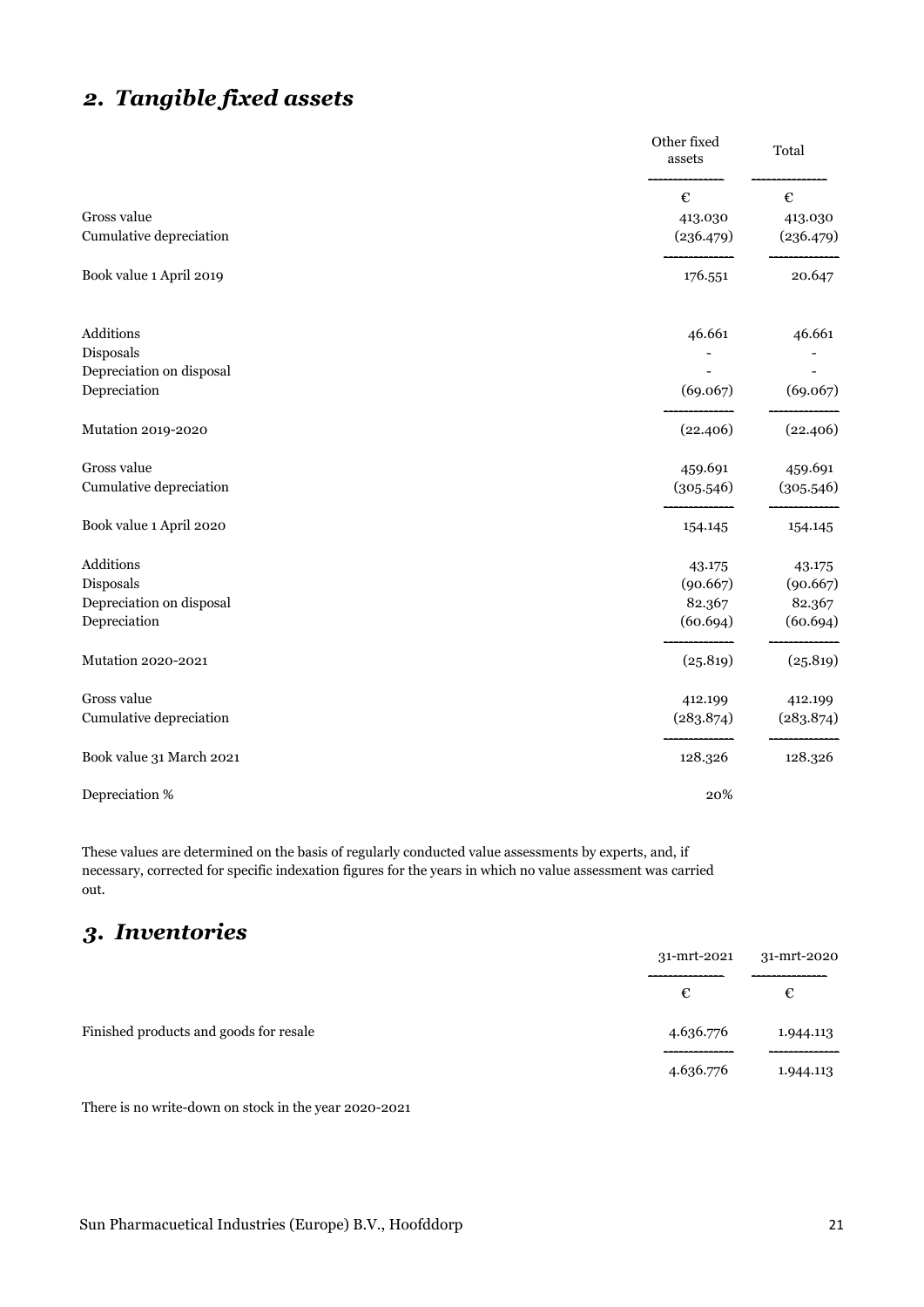## *4. Accounts Receivables*

|                                  | 31-mrt-2021                         |   | 31-mrt-2020 |                                 |
|----------------------------------|-------------------------------------|---|-------------|---------------------------------|
|                                  | Remaining term<br>Total<br>> 1 year |   | Total       | Remaining<br>term<br>$> 1$ year |
|                                  | €                                   | € | €           | €                               |
| <b>Trade Receivables</b>         | 5.276.817                           |   | 2.984.267   |                                 |
| Receivables from Shareholders    | 167.414                             |   | 589.706     |                                 |
| Receivables from Group companies | 3.115.429                           |   | 5.429.021   |                                 |
| Other receivables                | 14.821                              |   | 42.980      |                                 |
| Deffered Income                  | 628.786                             |   | 1.318.515   |                                 |
| Tax and social security charges  |                                     |   |             |                                 |
| Prepayments                      | 305.623                             |   | 249.907     |                                 |
|                                  | 9.508.890                           |   | 10.614.396  |                                 |

The fair value of the receivables approximates the carrying amount due to their short-term character and the fact that provisions for bad debt are recognized, where necessary.

#### **4.1. Trade Receivables**

|                                               | 31-mrt-2021           | 31-mrt-2020           |
|-----------------------------------------------|-----------------------|-----------------------|
|                                               | €                     | €                     |
| Trade debtors<br>Less: provision for bad debt | 5.308.185<br>(31.368) | 4.104.233<br>(31.368) |
|                                               | 5.276.817             | 4.072.865             |

Trade debtors includes receivables for an amount of up to  $\epsilon$  85,705, with a remaining maturity of more than one year.

#### **4.2. Receivables from Group companies**

An interest rate of 0% (2020: 0%) per annum applies to the average intercompany balances. In respect of repayment and securities provided, no agreements have been made.

#### **4.3. Other receivables**

|                              | 31-mrt-2021 | 31-mrt-2020<br>€ |
|------------------------------|-------------|------------------|
|                              | €           |                  |
| Loans and advances to staff  |             | 5.512            |
| Loans given                  |             | 8.359            |
| Deposits                     | 13.445      | 7.745            |
| <b>Advances to Suppliers</b> | 1.376       | 3.126            |
| Income taxes                 | -           | 23.750           |
|                              | 14.821      | 48.492           |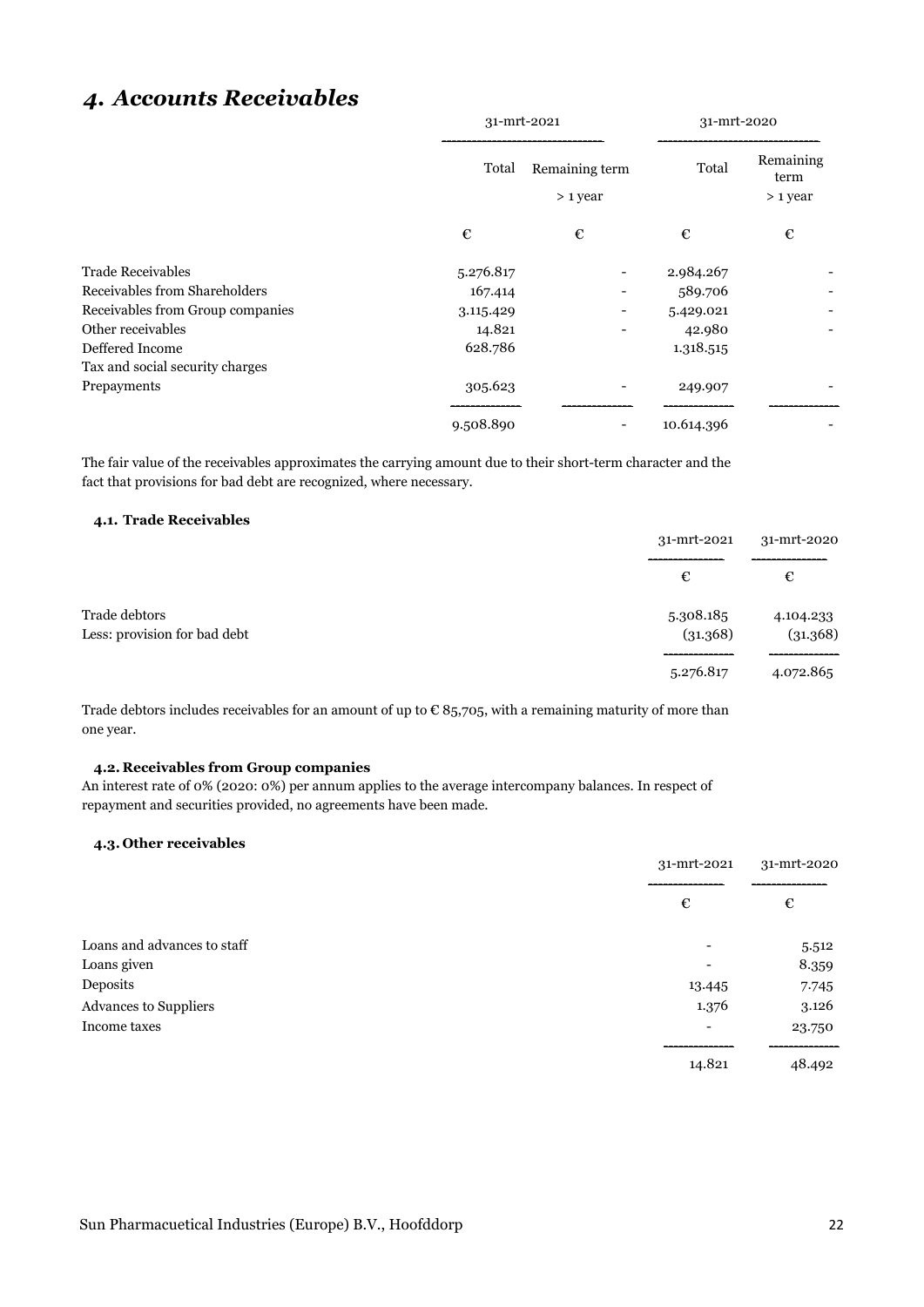#### **4.4. Tax and Social Security charges**

|                         | 31-mrt-2021 | 31-mrt-2020 |
|-------------------------|-------------|-------------|
|                         | €           | €           |
| Value added tax Belgium |             | 133.179     |
|                         | -           | 133.179     |

### *5. Cash at banks and in hand*

Cash at banks and in hand include deposits to the amount of  $\epsilon$  71.862. Therefore cash at banks and in hand,  $\epsilon$  71.862 is not at the company's free disposal.

## *6. Equity*

|                                                                       | 31-mrt-2021<br>No. of shares | €      | 31-mrt-2020<br>No. of shares | €      |
|-----------------------------------------------------------------------|------------------------------|--------|------------------------------|--------|
| <b>Authorised</b>                                                     |                              |        |                              |        |
| Equity shares of $E$ 100 each                                         | 900                          | 90.000 | 900                          | 90.000 |
| Cumulative preference shares of $\epsilon$ 100 each                   | $\overline{\phantom{0}}$     | -      |                              |        |
|                                                                       | 900                          | 90.000 | 900                          | 90.000 |
| Issued, subscribed and fully paid up<br>Equity Shares of $E$ 100 each | 180                          | 18.000 | 180                          | 18.000 |
|                                                                       | 180                          | 18.000 | 180                          | 18.000 |

*Reconciliation of the number of shares and amount outstanding at the beginning and at the end of the reporting period:*

|                                            | 31-mrt-2021              |        | 31-mrt-2020   |        |
|--------------------------------------------|--------------------------|--------|---------------|--------|
|                                            | No. of shares            |        | No. of shares | €      |
| Reconciliation of fully paid equity shares |                          |        |               |        |
| Opening balance 1 April                    | 180                      | 18.000 | 180           | 18.000 |
| Less: buy back of shares                   | $\overline{\phantom{a}}$ |        |               |        |
| Closing balance 31 March                   | 180                      | 18.000 | 180           | 18.000 |

*Details of shareholders holding more than 5% in the Company*

| <b>Equity shares</b>            | 31-mrt-2021<br>No. of shares | % of holding | 31-mrt-2020<br>No. of shares | % of holding |
|---------------------------------|------------------------------|--------------|------------------------------|--------------|
| Alkaloida Chemical Company Zrt. | 180                          | 100          | 180                          | 100          |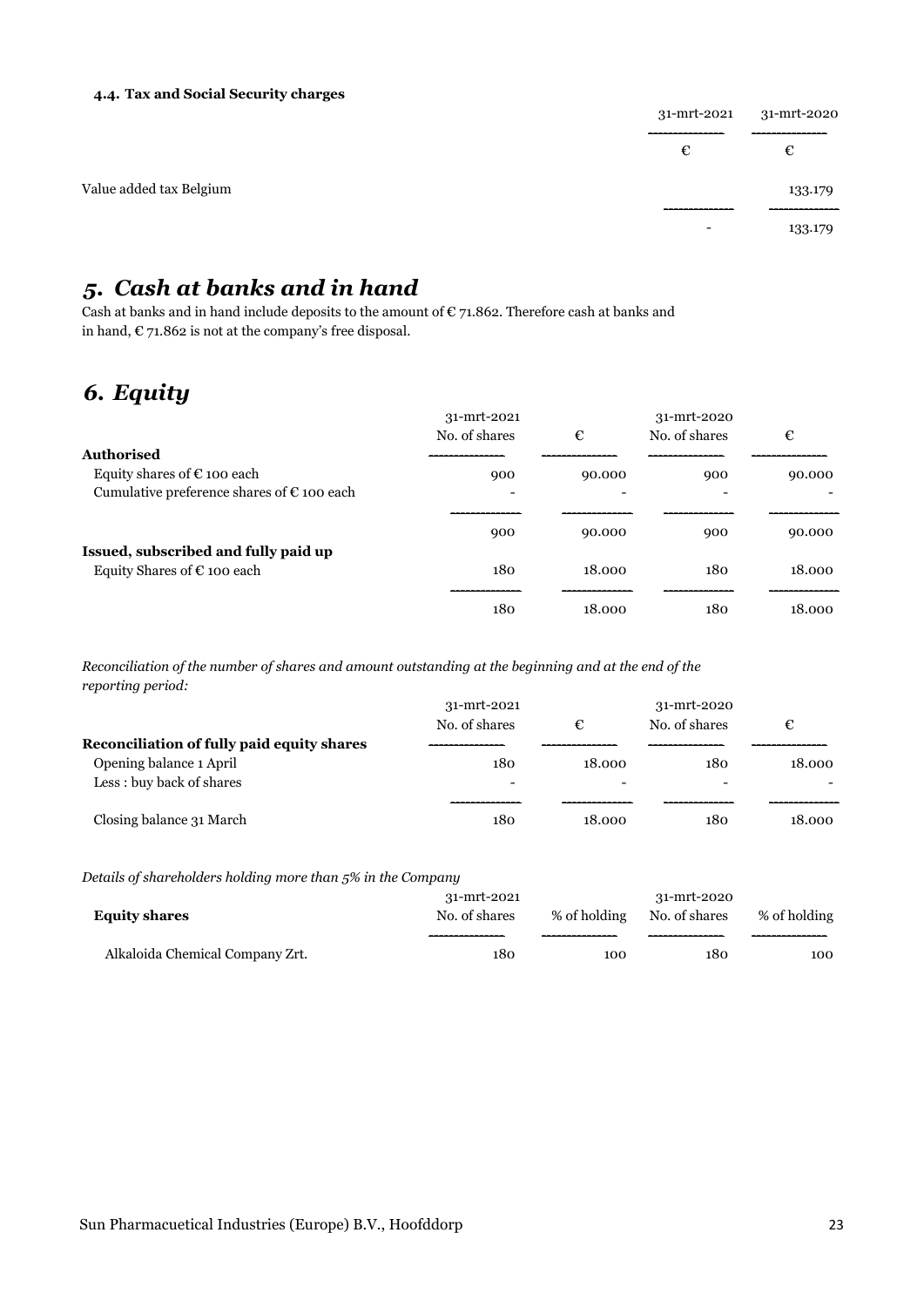### *7. Other Reserves* 31-mrt-2021 31-mrt-2020

|                                        | €         | €       |
|----------------------------------------|-----------|---------|
| Balance as at 1 April                  | 380.422   | 26.058  |
| Additions profit / (loss) for the year | 1.040.235 | 353.928 |
| Balance as at 31 March                 | 1.420.656 | 379.986 |

### *8. Provisions*

The movements in provisions is as follows:

| $\mathbf{r}$                | Provision for<br>Trade Discount | Employee<br>related<br>provision | <b>Total Other</b><br>Provisions |
|-----------------------------|---------------------------------|----------------------------------|----------------------------------|
|                             | €                               | €                                | €                                |
| Balance as at 1 April 2020  | 1.880.356                       | 603.662                          | 2.484.018                        |
| Additions                   | 7.826.757                       | 683.726                          | 8.510.483                        |
| Release                     | 6.456.861                       | 603.662                          | 7.060.524                        |
| Withdrawal                  | (2.028)                         |                                  | (2.028)                          |
| Balance as at 31 March 2021 | 3.252.279                       | 683.726                          | 3.936.005                        |

All provisions have a maturity of less then 1 year.

If, as a result of a recovery plan, additional pension payments have to be made in respect of claims already accrued, this may result in a provision depending on the facts and circumstances.

## *9. Long term debts*

|                                                     | 31-mrt-2021 | 31-mrt-2020 |
|-----------------------------------------------------|-------------|-------------|
|                                                     | €           | €           |
| Long-term loan from Alkaloida Chemical Company Zrt. |             |             |
| Long-term loan from Basics GmbH                     | 2.000.000   |             |
|                                                     |             |             |
|                                                     | 2.000.000   |             |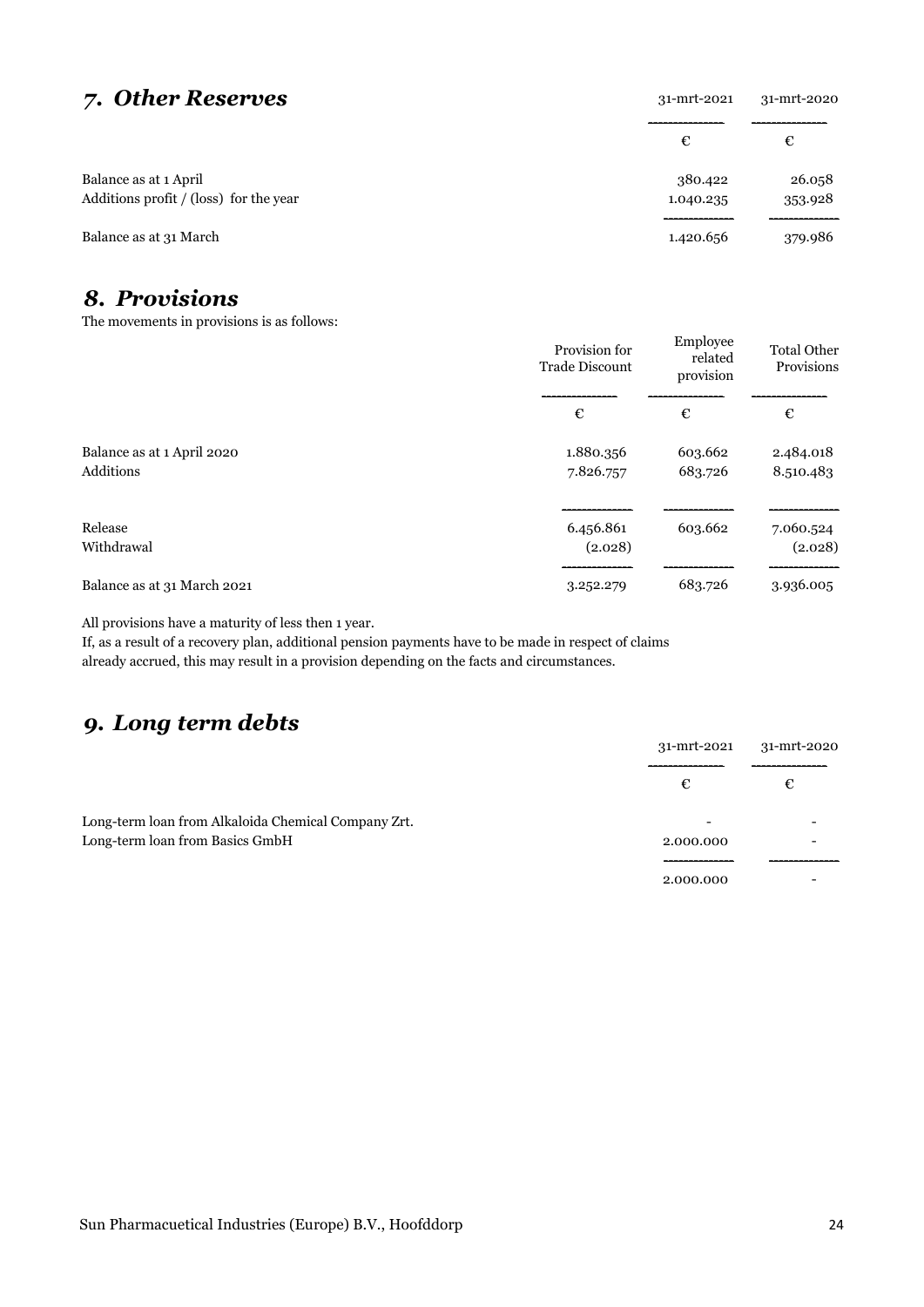### *10. Current liabilities*

|                                        | 31-mrt-2021 | 31-mrt-2020 |
|----------------------------------------|-------------|-------------|
|                                        | €           | €           |
| Liabilities to Group companies         | 7.547.091   | 12.049.884  |
| Liabilities to Shareholders            |             |             |
| Liabilities to others                  | 810.207     | 682.908     |
| Tax and social security charges        | 828.551     | 668.108     |
| Other liabilities and accrued expenses | 563.155     | 511.330     |
|                                        | 9.749.005   | 13.912.229  |

All current liabilities fall due in less than one year. The fair value of the current liabilities approximates the book value due to their short-term character.

#### *Payables to group companies*

An interest rate of 0% (202021: 0%) is applicable to the average intercompany balances. In respect of repayment and securities, no agreements have been made.

#### *Tax and social security charges*

|                             | 31-mrt-2021 | 31-mrt-2020 |
|-----------------------------|-------------|-------------|
|                             | €           | €           |
| Value added tax Netherlands | 85.556      | 209.909     |
| Wage tax                    | 236.074     | 235.932     |
| Social security premiums    | 69.908      | 61.140      |
| Corporate income tax        | 437.013     | 161.127     |
|                             | 828.551     | 668.108     |

#### *(Multiyear) financial obligations*

Contingent liabilities arising from the rent of office building and parking places amounts  $\epsilon$  1,528,000. According to the contract Sun has an obligation to rent for another 5 years (31-12-2024).

#### *Operational leasing*

Sun Pharmaceutical Industries (Europe) B.V. has no obligations from operational leases Liabilities not recognized.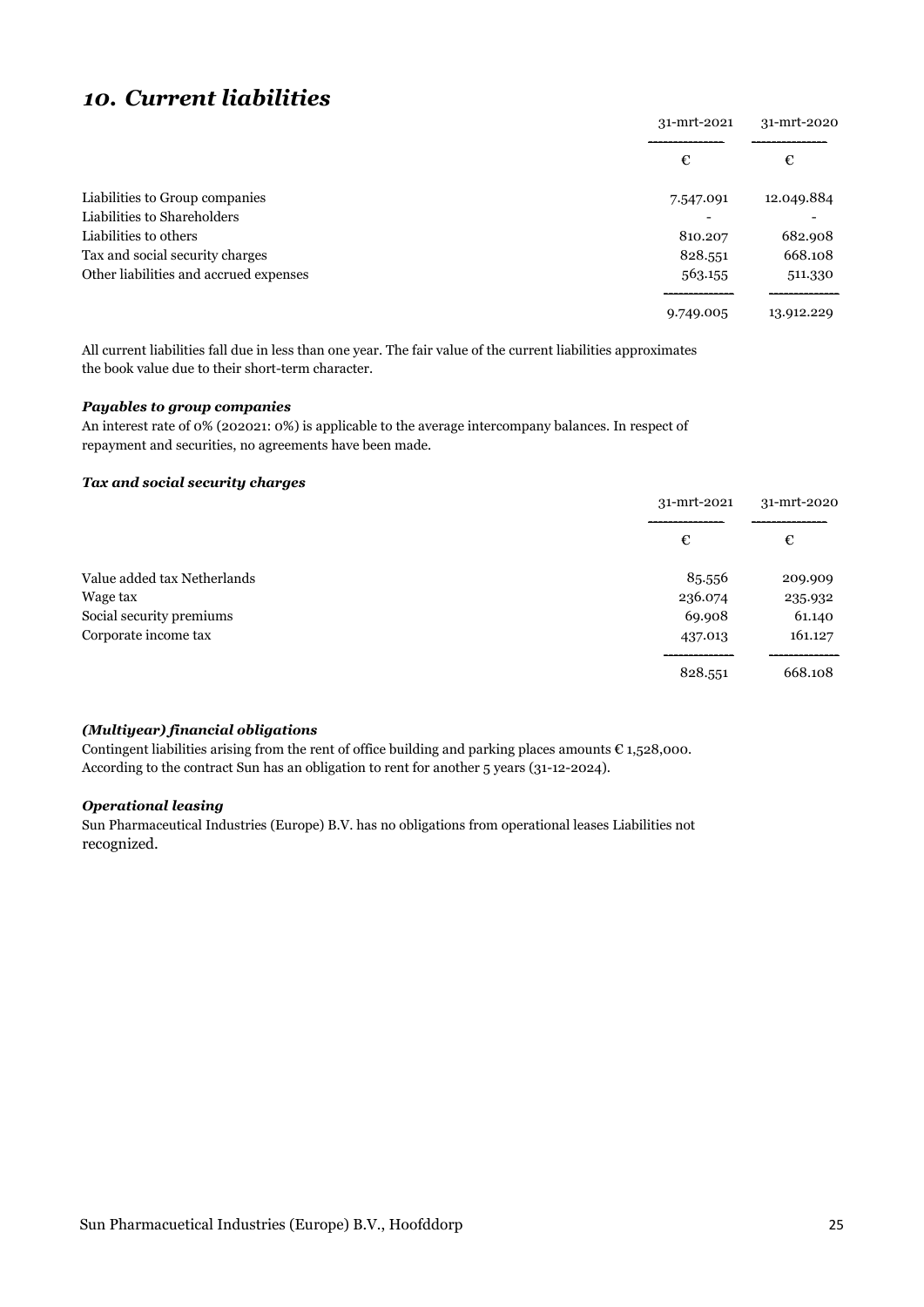### *11. Net turnover*

|                          | 202021     | 201920     |
|--------------------------|------------|------------|
|                          | €          | €          |
| The Netherlands          | 9.426.465  | 10.247.787 |
| Other EU countries       | 12.060.399 | 14.460.084 |
| Other European countries |            | 445.157    |
| Other countries          |            | 505.679    |
|                          |            |            |
|                          | 21.486.865 | 25.658.706 |

#### The breakdown of revenue by category is as follows:

| $\tilde{\phantom{a}}$<br>$\sim$       | 202021     | 201920     |
|---------------------------------------|------------|------------|
|                                       | €          | €          |
| Trade activities                      | 21.467.280 | 25.658.706 |
| Professional services and consultancy | 10.054.415 | 9.229.475  |
|                                       | 31.521.695 | 34.888.181 |

## *12. Wages and salaries*

|                         | 202021<br>€ | 201920<br>€ |
|-------------------------|-------------|-------------|
|                         |             |             |
| Wages and salaries      | 6.480.817   | 5.716.960   |
| Social security charges | 615.927     | 587.851     |
| Pension contributions   | 232.108     | 249.059     |
| Other employee costs    | 248.108     | 248.642     |
|                         | 7.576.960   | 6.802.513   |

#### Average number of employees

During 202021, 51 employees were employed on a full-time basis (201920: 59).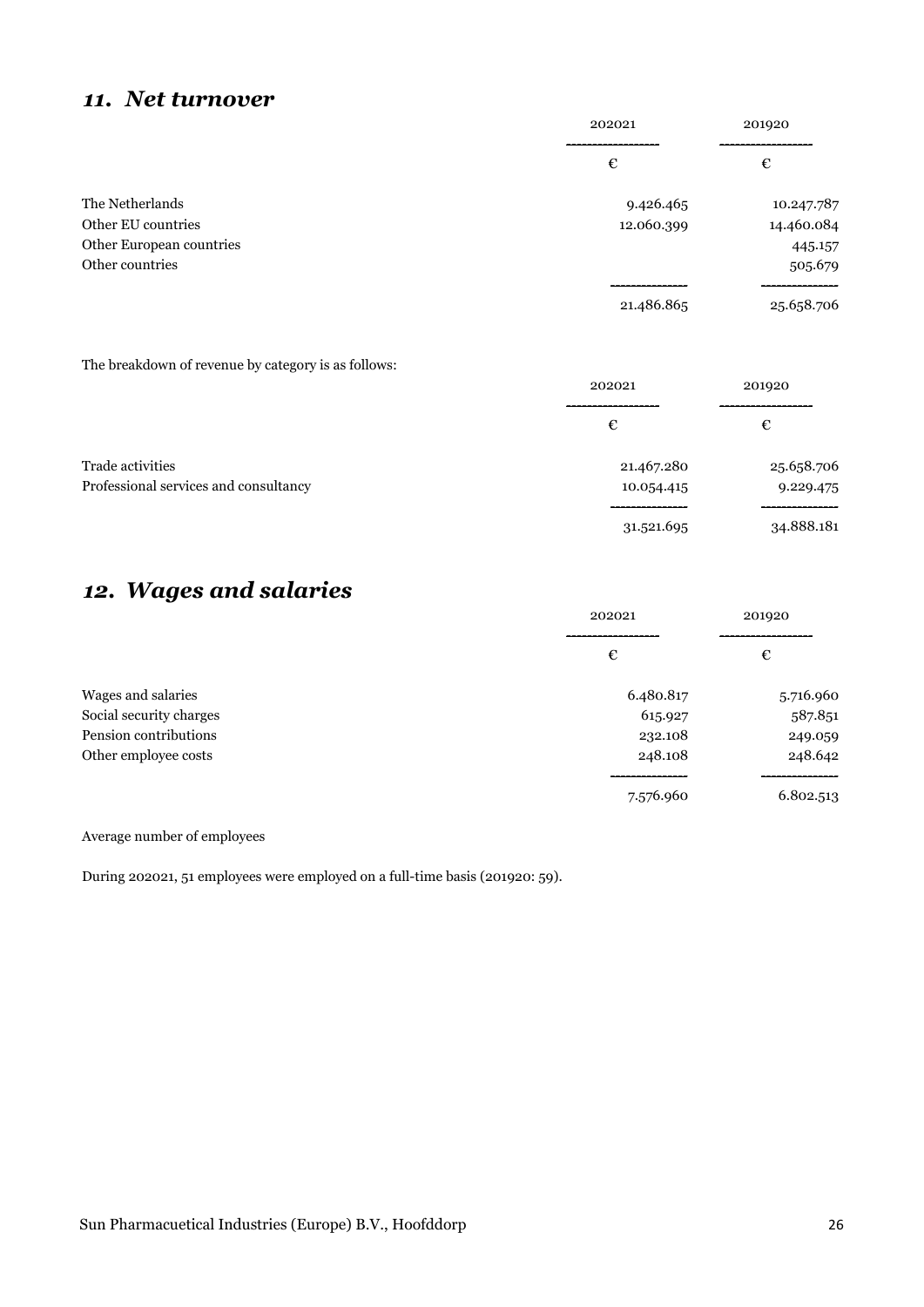## *13. Amortisation and depreciation and impairment on intangible and tangible fixed assets*

Cost of sales, selling expenses and general and administrative expenses include amortisation, depreciation and impairment of assets. These can be broken down as follows:

|                                         | 202021  | 201920  |
|-----------------------------------------|---------|---------|
|                                         | €       | €       |
| Amortisation of intangible fixed assets | 74.842  | 74.747  |
| Impairment on intangible fixed assets   |         |         |
| Depreciation of tangible fixed assets   | 60.694  | 69.067  |
| Impairment on tangible fixed assets     |         |         |
|                                         | 135.536 | 143.814 |

### *14. Other Operating Expenses*

|                                                                    | 202021    | 201920    |
|--------------------------------------------------------------------|-----------|-----------|
|                                                                    | €         | €         |
| Rent                                                               | 297.433   | 240.990   |
| Insurance                                                          | 30.983    | 24.160    |
| Selling and Distribution                                           | 2.178.370 | 1.637.315 |
| Repairs and Maintenance                                            | 22.989    | 25.108    |
| Printing and stationery                                            | 2.732     | 15.911    |
| Travelling and conveyance                                          | 34.531    | 277.904   |
| Overseas travel and export promotion                               | 252.714   | 217.252   |
| Communication                                                      | 39.004    | 45.003    |
| Professional, legal and consultancy                                | 1.296.282 | 1.254.178 |
| Net (gain) / loss on foreign currency transactions and translation | 1.663     | 26.938    |
| Payments to auditors                                               | 30.492    | 40.409    |
| Miscellaneous expenses                                             | 526.586   | 637.060   |
|                                                                    | 4.713.779 | 4.442.228 |

### *15. Interest income and expense*

|                               | 202021                   | 201920                   |
|-------------------------------|--------------------------|--------------------------|
|                               | €                        | €                        |
| Interest and similar income   | $\overline{\phantom{a}}$ | $\overline{\phantom{a}}$ |
| Interest and similar expenses | 12.145                   | 24.187                   |
|                               |                          |                          |
|                               | 12.145                   | 24.187                   |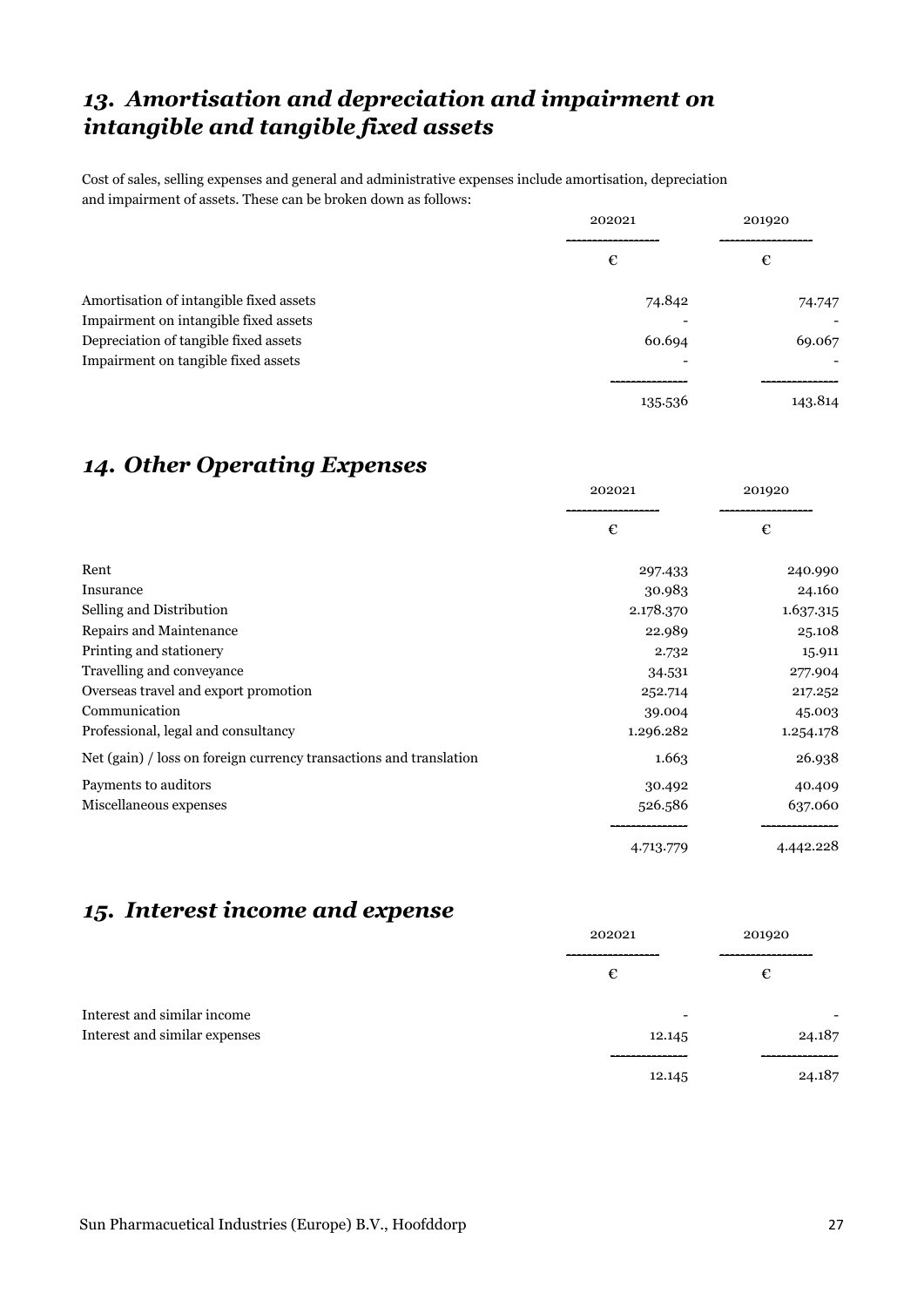## *16. Tax on result*

The tax on the result from ordinary business activities, amounting to  $\epsilon$  348.450, can be specified as follows:

|                                               | 202021    | 201920   |
|-----------------------------------------------|-----------|----------|
|                                               | €         | €        |
| Result before tax                             | 1.369.100 | 450.054  |
| Deferred corporate income tax                 |           |          |
| Corporate income tax current financial year   | 200.744   | 107.014  |
| Corporate income tax previous financial years | 147.706   | (10.887) |
| Tax on result                                 | 348.450   | 96.127   |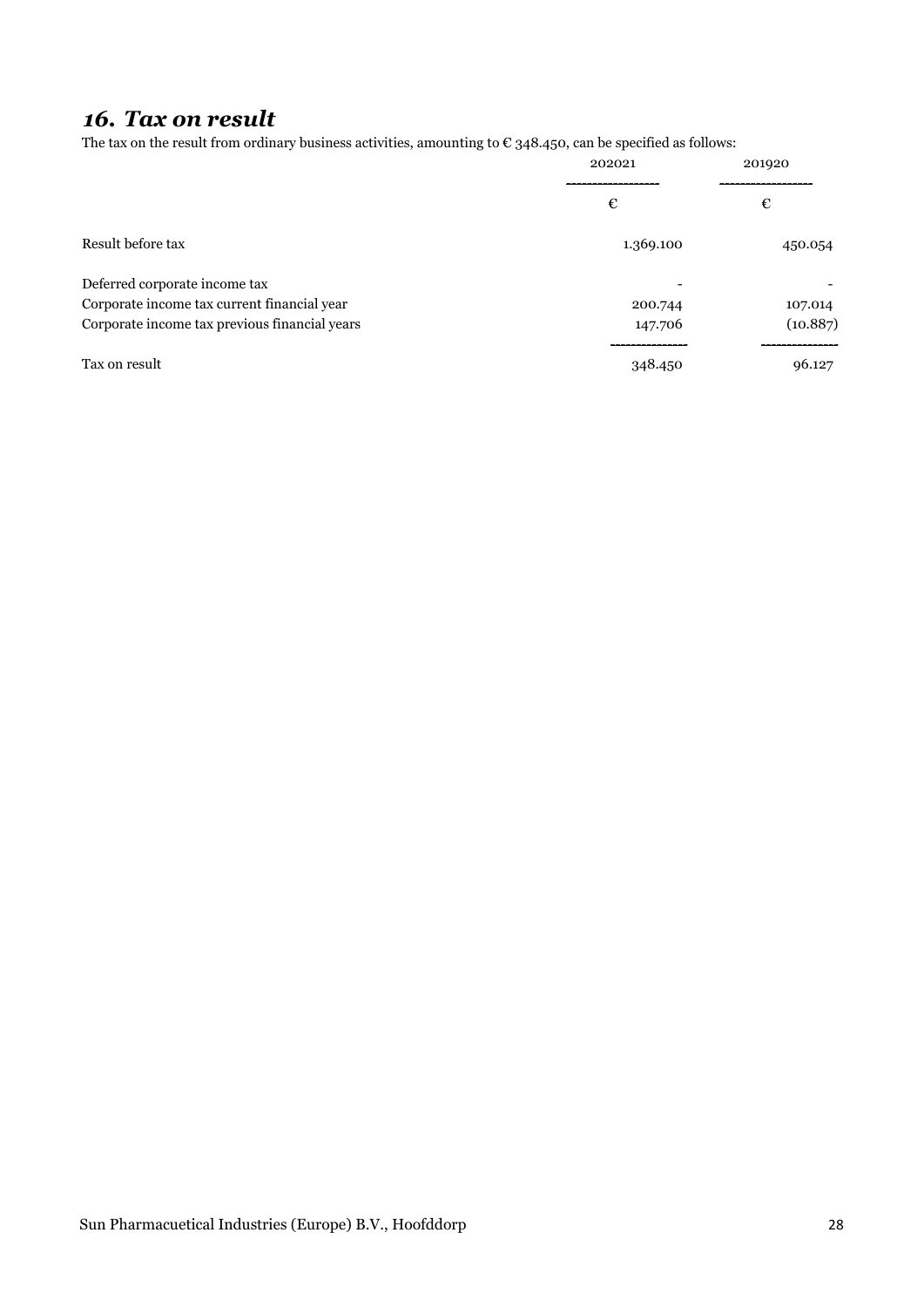# *17. Related parties*

All transactions to Intercompany

|                                              | Year ended      | Year ended      |
|----------------------------------------------|-----------------|-----------------|
|                                              | 31st March 2021 | 31st March 2020 |
|                                              | €               | €               |
| <b>Sales of Goods</b>                        |                 |                 |
| Sun Pharmaceuticals Germany GmbH             |                 | 3.132.294       |
| Ranbaxy (UK) Ltd                             | 69.792          |                 |
| Ranbaxy Pharmacie Generiques SAS             |                 |                 |
| Taro Pharmaceutical Industries Israel        | 359.529         | 505.679         |
|                                              | 429.321         | 3.637.973       |
| <b>Other Income (incl Management Fees)</b>   |                 |                 |
| Sun Pharma Global (FZE)                      | 4.035.846       | 3.129.288       |
| Sun Pharmaceuticals Germany GmbH             | 695.158         | 664.045         |
| Alkaloida Chemical Company Zrt.              | 65.109          | 60.874          |
| <b>Basics GmbH</b>                           | 1.251.452       | 1.288.411       |
| Sun Pharma Laboratorios SLU                  | 365.164         | 812.994         |
| Ranbaxy Italia SpA                           | 965.868         | 866.859         |
| Sun Pharma France                            | 727.330         | 681.058         |
| Ranbaxy (UK) Ltd                             | 1.479.068       | 994.134         |
| Terapia SA                                   | 450.976         | 439.552         |
|                                              | 10.035.971      | 8.937.215       |
| <b>Purchase of Goods</b>                     |                 |                 |
| Sun Pharma Global (FZE)                      | 1.030.711       | 540.430         |
| Sun Pharmaceutical Industries Ltd            | 18.966.263      | 19.523.766      |
| Terapia SA                                   | 97.830          | 24.346          |
| Sun Pharmaceutical Medicare Limited          |                 | 161.668         |
| Sun Pharmaceuticals Germany GmbH             | 18.000          | 51.750          |
|                                              | 20.112.803      | 20.301.960      |
| <b>Interest Expense</b>                      |                 |                 |
| Alkaloida Chemical Company Zrt.              |                 |                 |
| <b>Basics GmbH</b>                           |                 | 22.479          |
|                                              |                 | 22.479          |
| <b>Other Expenses (incl Management Fees)</b> |                 |                 |
| Alkaloida Chemical Company Zrt.              | 1.004.394       | 1.123.825       |
| <b>Basics GmbH</b>                           | 252.218         | 145.637         |
| Terapia SA                                   | 2.186.612       | 1.983.167       |
| Sun Pharma France                            | 164.512         |                 |
| Ranbaxy UK Ltd                               | 520.130         | 422.475         |
| Ranbaxy Poland Sp Zoo                        | 5.393           | 3.286           |
|                                              | 4.133.259       | 3.678.389       |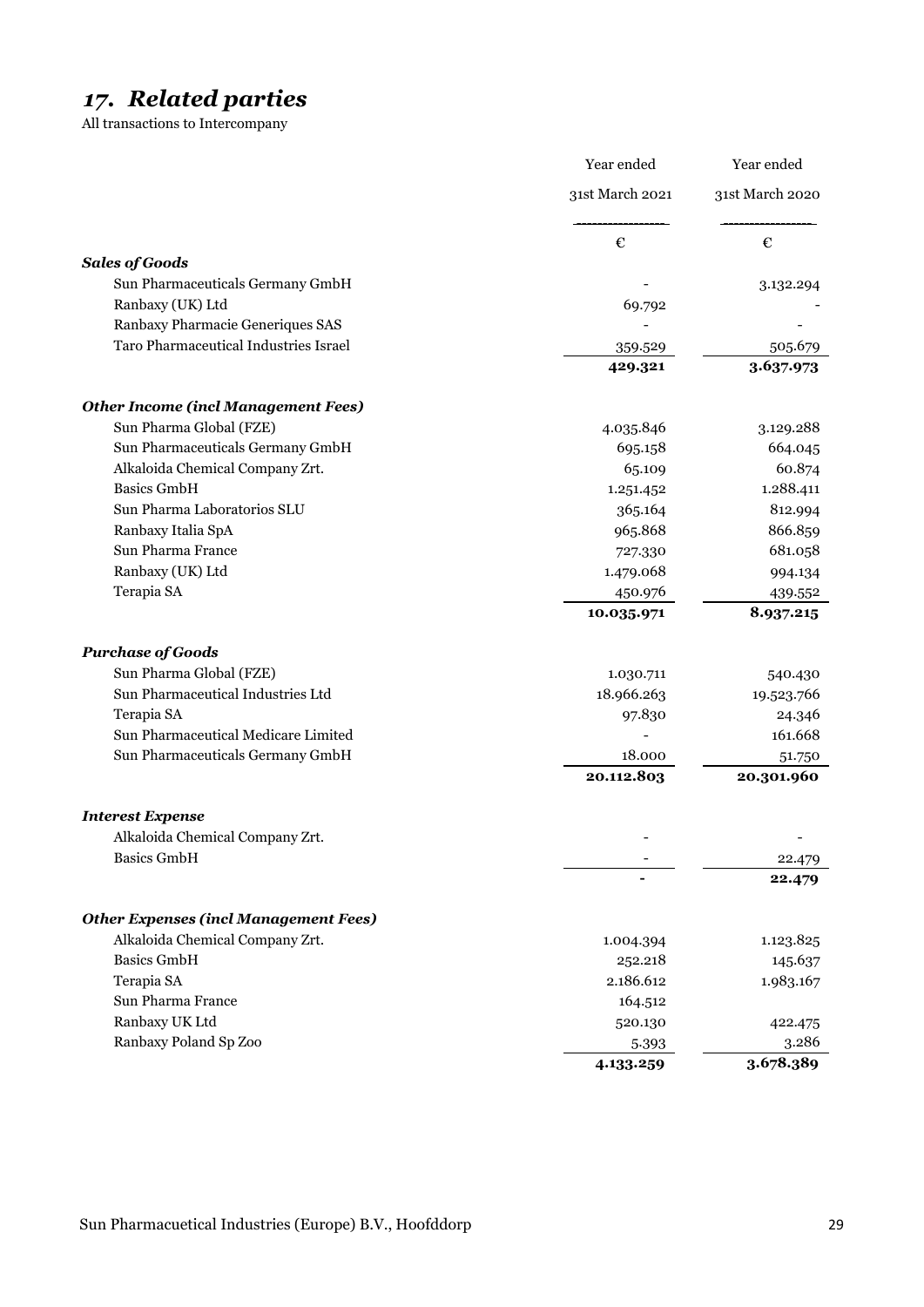| <b>Trade Receivables</b>              |           |            |
|---------------------------------------|-----------|------------|
| Sun Pharmaceutical Industries Ltd     | 1.045.344 | 3.445.097  |
| Sun Pharmaceuticals Germany GmbH      | 104.653   | 6.781      |
| Sun Pharma ANZ PTY Ltd                | 714       |            |
| Alkaloida Chemical Company Zrt.       | 167.414   | 4.472      |
| Ranbaxy Italia SpA                    | 101.623   | 102.356    |
| Sun Pharma Global (FZE)               | 988.107   | 1.023.625  |
| Sun Pharma (Netherlands) BV           | 39.014    |            |
| <b>Basics GmbH</b>                    | 194.245   | 68.787     |
| Sun Pharma Laboratorios SLU           |           | 118.787    |
| Sun Pharma France                     | 97.275    | 218.061    |
| Ranbaxy (U.K.) Ltd.                   | 183.669   | 48.867     |
| Terapia S.A.                          | 34.766    | 118.526    |
| Sun Pharma Laboratories Ltd.          | 2.544     | 2.544      |
| Sun Pharmaceutical Medicare Ltd.      | 300.997   | 182.082    |
| Sun Pharma Advance Research Co Ltd.   | 17.936    | 80.184     |
| Taro Pharmaceutical Industries Israel | 4.543     | 8.854      |
|                                       | 3.282.843 | 5.429.021  |
| Loans Taken                           |           |            |
| <b>Basics GmbH</b>                    | 2.000.000 |            |
|                                       | 2.000.000 |            |
| Trade Payable                         |           |            |
| Alkaloida Chemical Company Zrt.       |           | (589.706)  |
| Sun Pharma Global (FZE)               | 350.000   | 684.437    |
| Sun Pharmaceutical Industries Ltd     | 6.771.511 | 11.436.445 |
| Terapia SA                            | 283.133   | 419.704    |
| <b>Basics GmbH</b>                    | 26.386    | 14.292     |
| Ranbaxy Italia S.p.A                  |           |            |
| Ranbaxy (U.K.) Ltd.                   | 51.331    | 37.361     |
| Sun Pharma Switzerland Ltd.           |           | 14.821     |
| Sun Pharmaceuticals Germany GmbH      |           | 28.558     |
| Sun Pharma Netherlands B.V.           |           | 3.532      |
| Sun Pharma France                     | 38.883    |            |
| Sun Pharma Laboratorios SLU           | 25.418    |            |
| Ranbaxy Poland Sp Zoo                 | 429       | 440        |

 **7.547.091 12.049.884**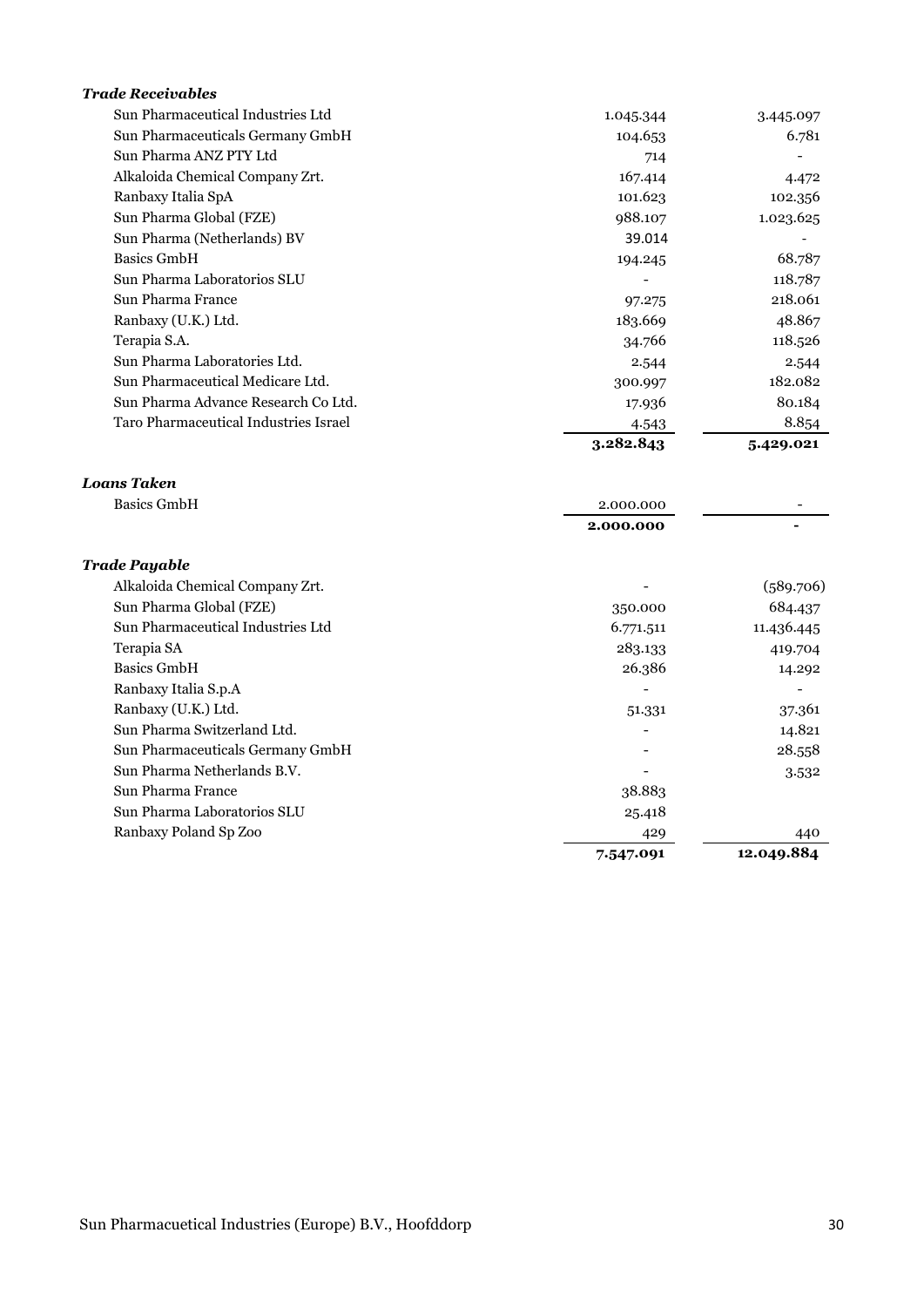### *18. Subsequent events*

The directors have considered the impact of the Covid-19 pandemic, and the measures taken to contain it, on the company and because of the nature of the company's activities they do not consider that there will be any significant effect on the ability ofthe company to continue in business and meet its liabilities as they fall due.

Hoofddorp Sun Pharmaceutical Industries (Europe) B.V. 18 May 2021

## *19. Other information*

#### **18.1. Articles of association governing profit appropriation**

Article 20 of the articles of association states the following regarding profit appropriation: The board of directors proposes to add the profit for FY2020-2021 of  $\epsilon$  1,040,235 to the other reserves. This proposal has been processed in the annual report in advance of the adoption by the General Shareholders Meeting.

#### **18.2. Independent Auditor's report**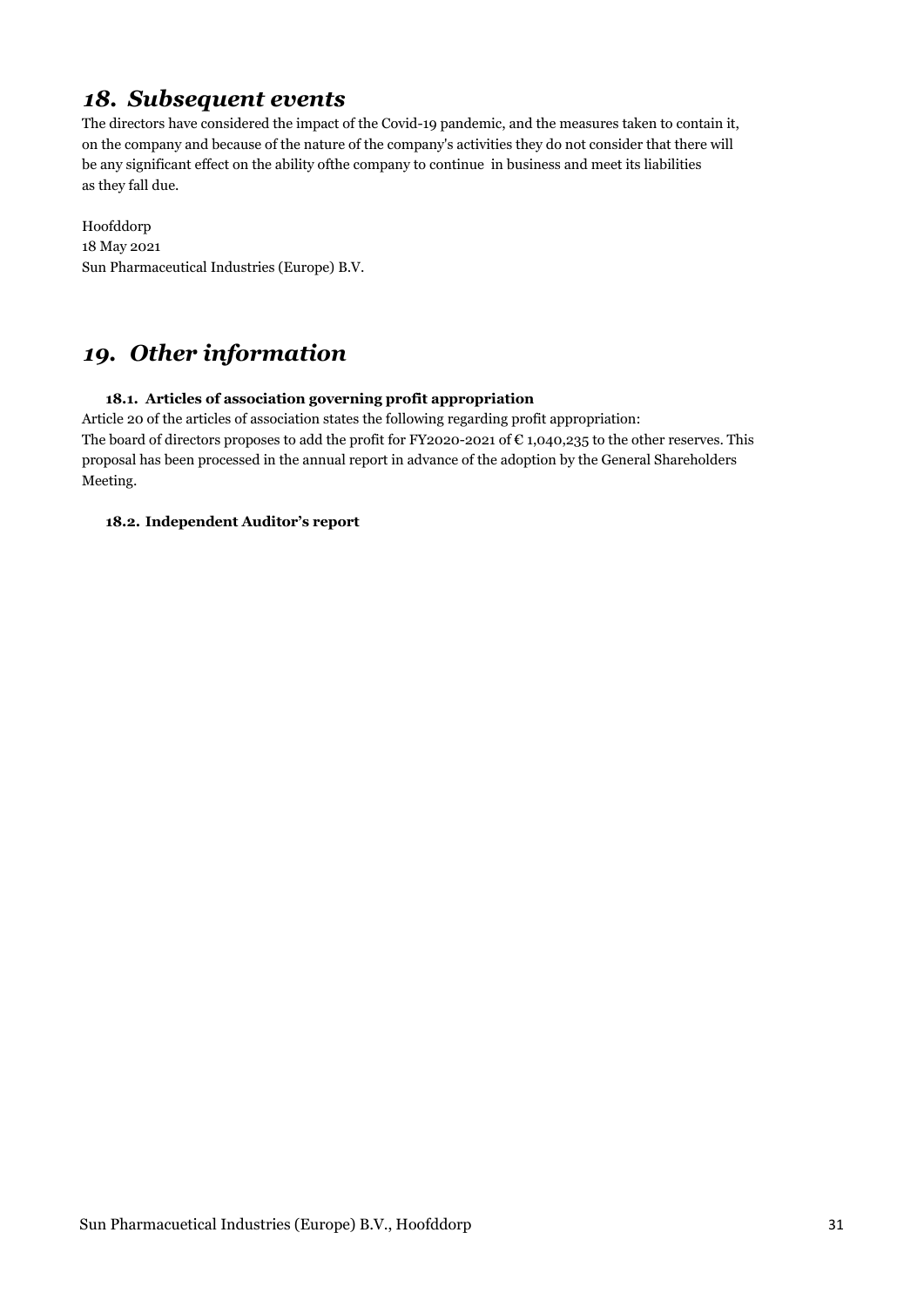

#### **INDEPENDENT AUDITOR'S REPORT**

To: The sole shareholder of Sun Pharmaceutical Industries (Europe) B.V.

#### **A. Report on the audit of the financial statements 2019-2020 included in the financial report**

#### **Our opinion**

We have audited the financial statements for the year ended 31 March 2021 of Sun Pharmaceutical Industries (Europe) B.V. based in Hoofddorp, The Netherlands.

In our opinion, the accompanying financial statements give a true and fair view of the financial position of Sun Pharmaceutical Industries (Europe) B.V. as at 31 March 2021 and of its result for the period 01 April 2020 up to and including 31 March 2021 in accordance with Part 9 of Book 2 of the Dutch Civil Code.

The financial statements comprise:

- the balance sheet as at 31 March 2021;
- the profit and loss account for the period 01 April 2020 up to and including 31 March 2021; and
- the notes comprising of a summary of the accounting policies and other explanatory information.

#### **Basis for our opinion**

We conducted our audit in accordance with Dutch law, including the Dutch Standards on Auditing. Our responsibilities under those standards are further described in the 'Our responsibilities for the audit of the financial statements' section of our report.

We are independent of Sun Pharmaceutical Industries (Europe) B.V. in accordance with the Wet toezicht accountantsorganisaties (Wta, Audit firms supervision act), the Verordening inzake de onafhankelijkheid van accountants bij assurance-opdrachten (ViO, Code of Ethics for Professional Accountants, a regulation with respect to independence) and other relevant independence regulations in the Netherlands. Furthermore we have complied with the Verordening gedrags- en beroepsregels accountants (VGBA, Dutch Code of Ethics).

We believe the audit evidence we have obtained is sufficient and appropriate to provide a basis for our opinion.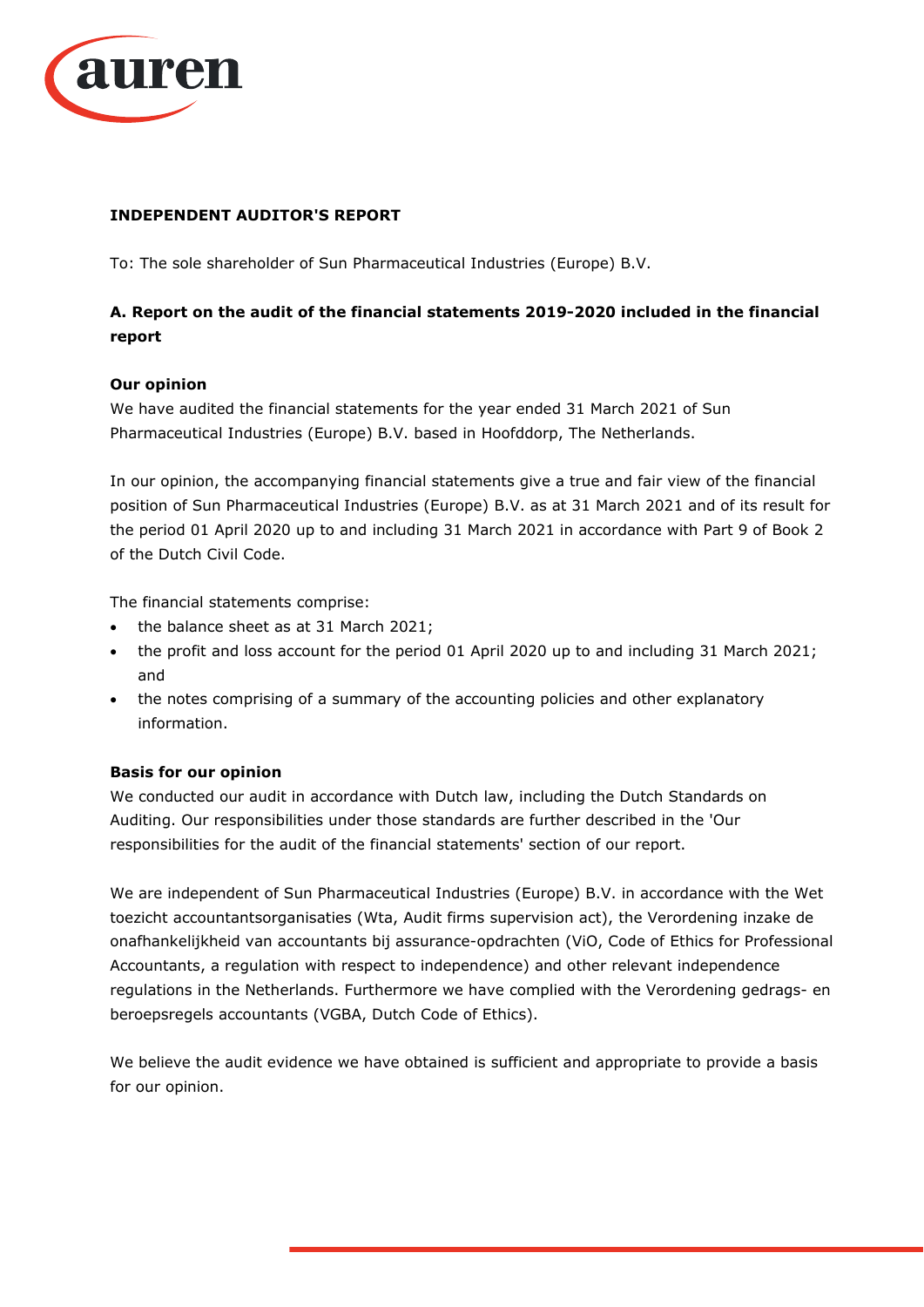#### **B. Report on the other information included in the annual report**

In addition to the financial statements and our auditor's report thereon, the annual report contains other information that consists of:

- the management report;
- other information as required by Part 9 of Book 2 of the Dutch Civil Code.

Based on the following procedures performed, we conclude that the other information:

- is consistent with the financial statements and does not contain material misstatements;
- contains the information as required by Part 9 of Book 2 of the Dutch Civil Code.

We have read the other information. Based on our knowledge and understanding obtained through our audit of the financial statements or otherwise, we have considered whether the other information contains material misstatements.

By performing these procedures, we comply with the requirements of Part 9 of Book 2 of the Dutch Civil Code and the Dutch Standard 720. The scope of the procedures performed is substantially less than the scope of those performed in our audit of the financial statements.

Management is responsible for the preparation of the management report in accordance with Part 9 of Book 2 of the Dutch Civil Code and other information as required by Part 9 of Book 2 of the Dutch Civil Code.

#### **C. Description of responsibilities regarding the financial statements**

#### **Responsibilities of management for the financial statements**

Management is responsible for the preparation and fair presentation of the financial statements in accordance with Part 9 of Book 2 of the Dutch Civil Code. Furthermore, management is responsible for such internal control as management determines is necessary to enable the preparation of the financial statements that are free from material misstatement, whether due to fraud or error.

As part of the preparation of the financial statements, management is responsible for assessing the company's ability to continue as a going concern. Based on the financial reporting framework mentioned, management should prepare the financial statements using the going concern basis of accounting, unless management either intends to liquidate the company or to cease operations, or has no realistic alternative but to do so.

Management should disclose events and circumstances that may cast significant doubt on the company's ability to continue as a going concern in the financial statements.

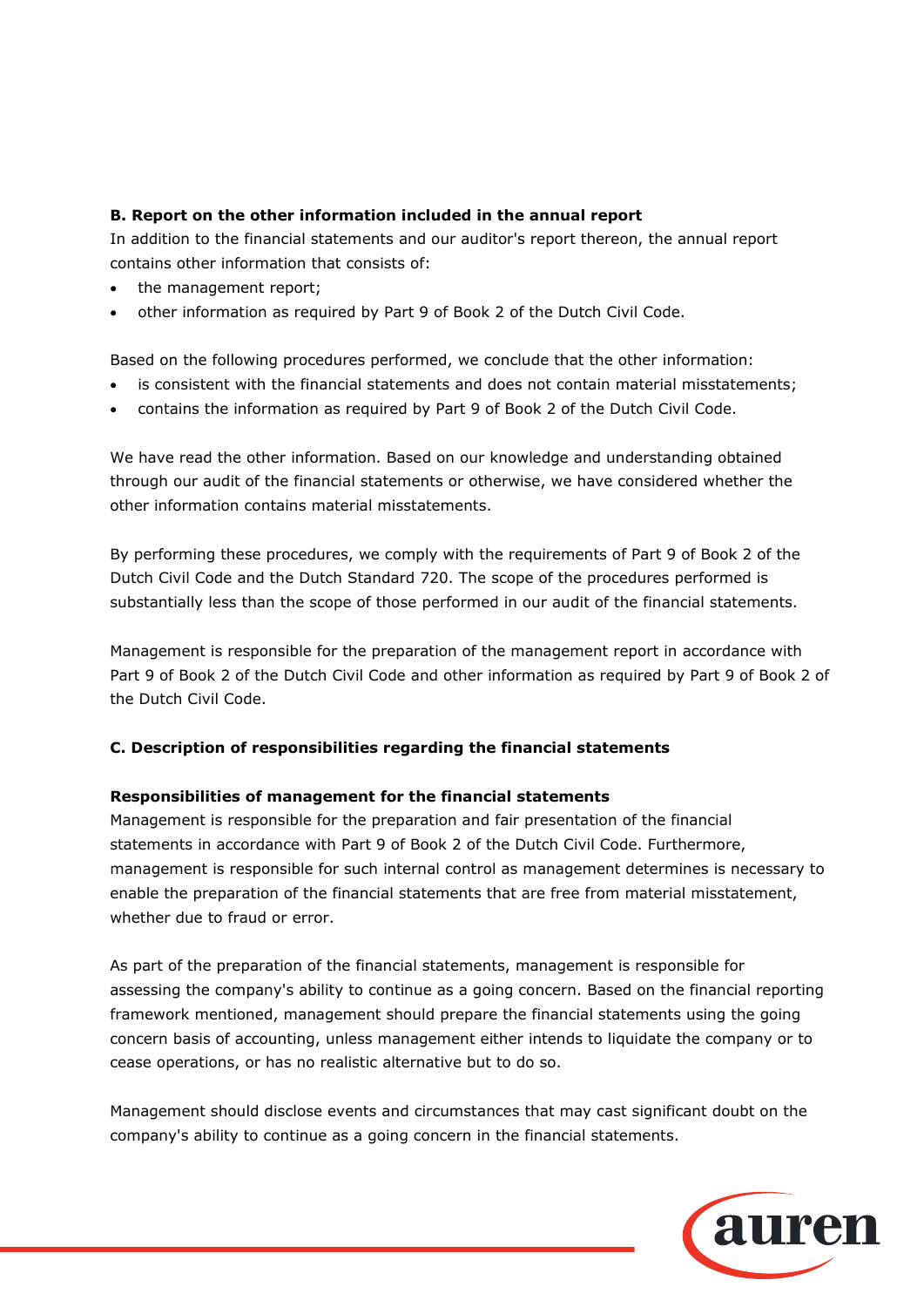#### **Our responsibilities for the audit of the financial statements**

Our objective is to plan and perform the audit engagement in a manner that allows us to obtain sufficient and appropriate audit evidence for our opinion.

Our audit has been performed with a high, but not absolute, level of assurance, which means we may not detect all material errors and fraud during our audit.

Misstatements can arise from fraud or error and are considered material if, individually or in the aggregate, they could reasonably be expected to influence the economic decisions of users taken on the basis of these financial statements. The materiality affects the nature, timing and extent of our audit procedures and the evaluation of the effect of identified misstatements on our opinion.

We have exercised professional judgement and have maintained professional scepticism throughout the audit, in accordance with Dutch Standards on Auditing, ethical requirements and independence requirements. Our audit included among others:

- identifying and assessing the risks of material misstatement of the financial statements, whether due to fraud or error, designing and performing audit procedures responsive to those risks, and obtaining audit evidence that is sufficient and appropriate to provide a basis for our opinion. The risk of not detecting a material misstatement resulting from fraud is higher than for one resulting from error, as fraud may involve collusion, forgery, intentional omissions, misrepresentations, or the override of internal control;
- obtaining an understanding of internal control relevant to the audit in order to design audit procedures that are appropriate in the circumstances, but not for the purpose of expressing an opinion on the effectiveness of the entity's internal control;
- evaluating the appropriateness of accounting policies used and the reasonableness of accounting estimates and related disclosures made by management;
- concluding on the appropriateness of management's use of the going concern basis of accounting, and based on the audit evidence obtained, whether a material uncertainty exists related to events or conditions that may cast significant doubt on the company's ability to continue as a going concern. If we conclude that a material uncertainty exists, we are required to draw attention in our auditor's report to the related disclosures in the financial statements or, if such disclosures are inadequate, to modify our opinion. Our conclusions are based on the audit evidence obtained up to the date of our auditor's report. However, future events or conditions may cause a company to cease to continue as a going concern.
- evaluating the overall presentation, structure and content of the financial statements, including the disclosures; and
- evaluating whether the financial statements represent the underlying transactions and events in a manner that achieves fair presentation.